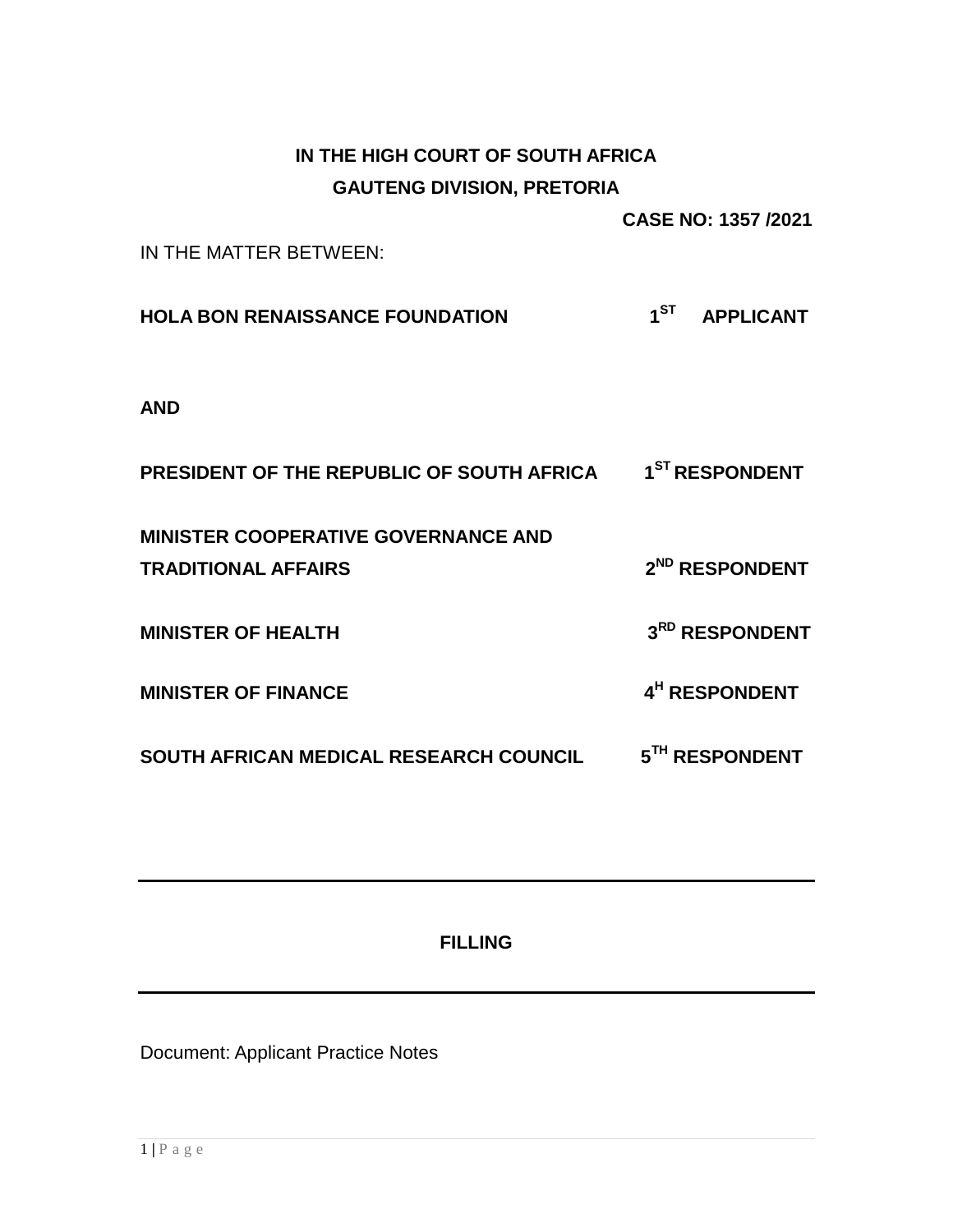DATED at Johannesburg on this the \_\_1\_\_ day of February 2021

 $\overline{\phantom{a}}$ 

**Applicants Representative Hola Bon Renaissance Foundation 88 MARSHALL STREET 2ND FLOOR, MARSHALLTOWN JOHANNESBURG Mobile : 0840544733 [TEL:0681596956](tel:0681596956) EMAIL:INFO@HBRFOUNDATION.ORG.ZA EMAIL: [HBRFOUNDATION@GMAIL.COM](mailto:HBRFOUNDATION@GMAIL.COM)** *REF NO:UNLOCK2021/25*

TO: THE RESIGTAR OF THE

ABOVE HONORABLE COURT

PRETORIA

TO: 1<sup>st</sup>Respondent - President Republic of **South Africa** 

2 ndRespondent - **Minister of Cooperative**

**Governance and Traditional Affairs** 

3 rd Respondent – **Minister of Health** 

C/O State Attorney (L Kopman) Office of the State Attorney: Pretoria

Salu Building , 136 Thabo Sehume Street,

Cnr Sehume and Franses , Baard Street Pretoria , 0001 Tel: 012 3091682 Your Ref: 00063/21/Z16/MP Email: [LKopman@justice.gov.za](mailto:LKopman@justice.gov.za)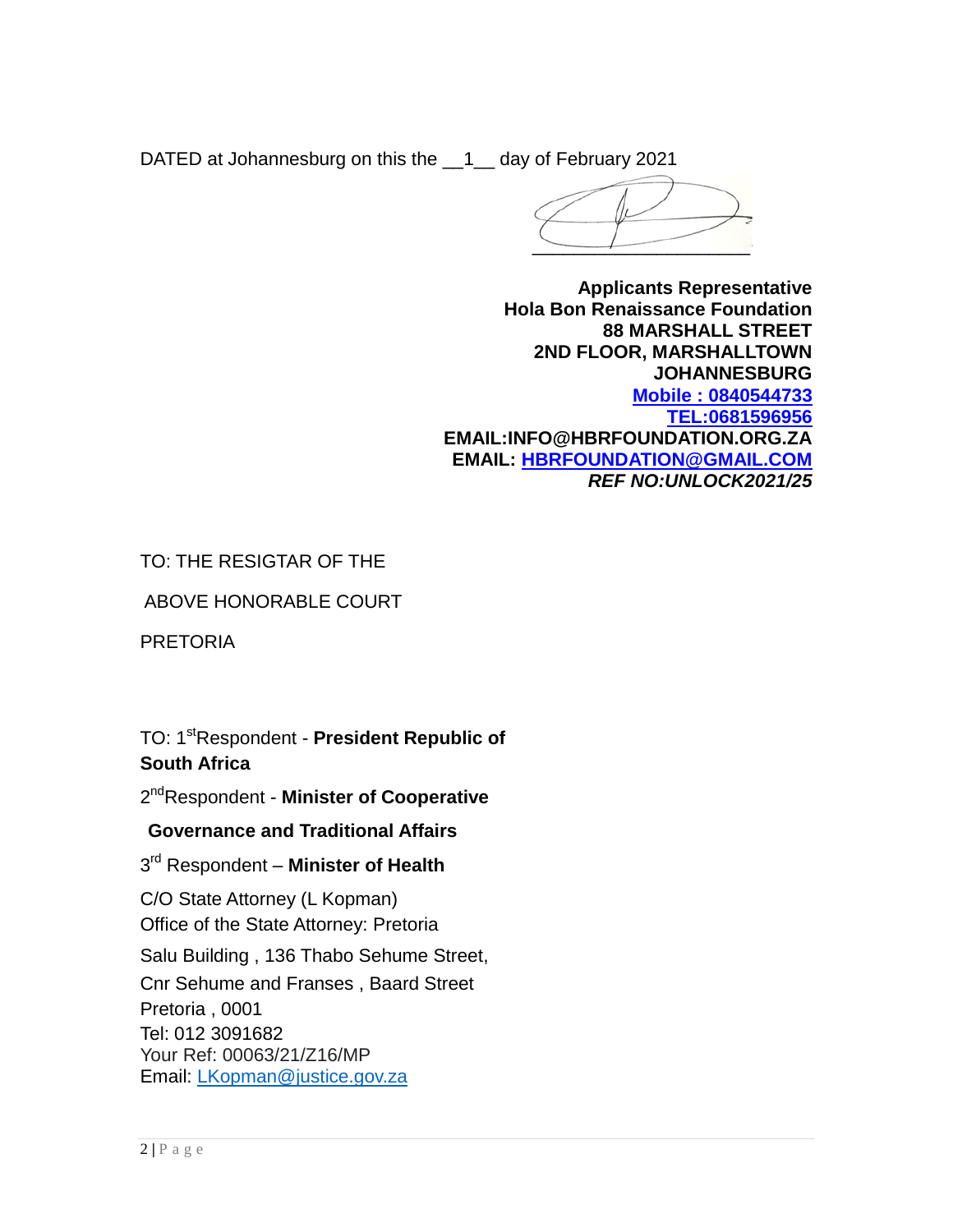### And TO: **5 th Respondent - South Africa Medical Research Council**

C/O MacRobert Attorneys (K Tumba Diong), MacRobert Building 1060 Jan Shoba Street Brooklyn Pretoria , 0075 Tel: 012 **4253400** Your Ref: KTF/sg/00064664 Email: ktumbadiong@macrobert.co.za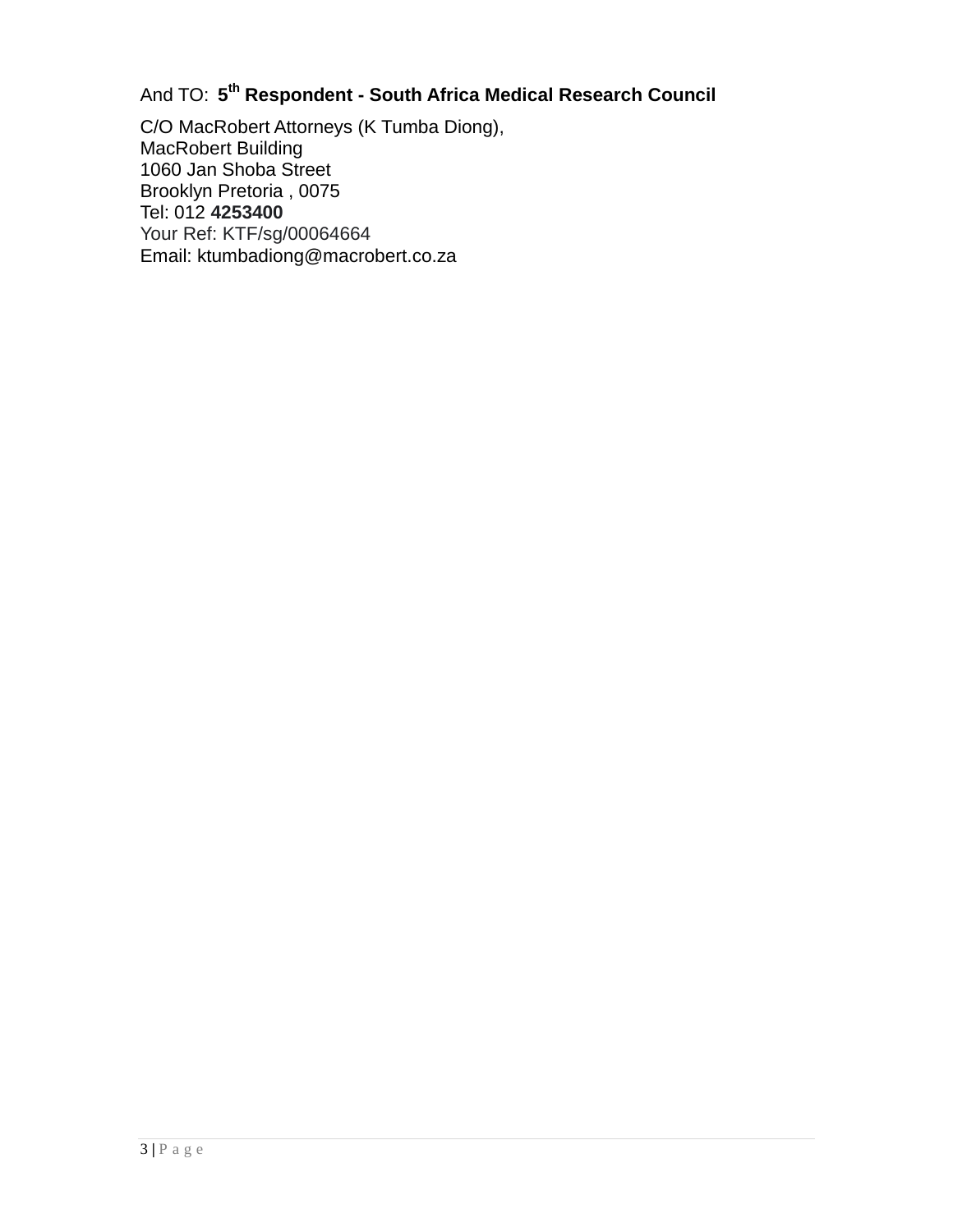# **IN THE HIGH COURT OF SOUTH AFRICA GAUTENG DIVISION, PRETORIA**

**CASE NO: 1357 /2021**

IN THE MATTER BETWEEN:

**HOLA BON RENAISSANCE FOUNDATION 1 ST APPLICANT**

**AND**

| <b>PRESIDENT OF THE REPUBLIC OF SOUTH AFRICA</b> | 1 <sup>ST</sup> RESPONDENT |
|--------------------------------------------------|----------------------------|
| <b>MINISTER COOPERATIVE GOVERNANCE AND</b>       |                            |
| <b>TRADITIONAL AFFAIRS</b>                       | 2 <sup>ND</sup> RESPONDENT |
| <b>MINISTER OF HEALTH</b>                        | 3RD RESPONDENT             |
| <b>MINISTER OF FINANCE</b>                       | 4 <sup>H</sup> RESPONDENT  |
| SOUTH AFRICAN MEDICAL RESEARCH COUNCIL           | 5TH RESPONDENT             |

# **REPLYING AFFIDAVIT**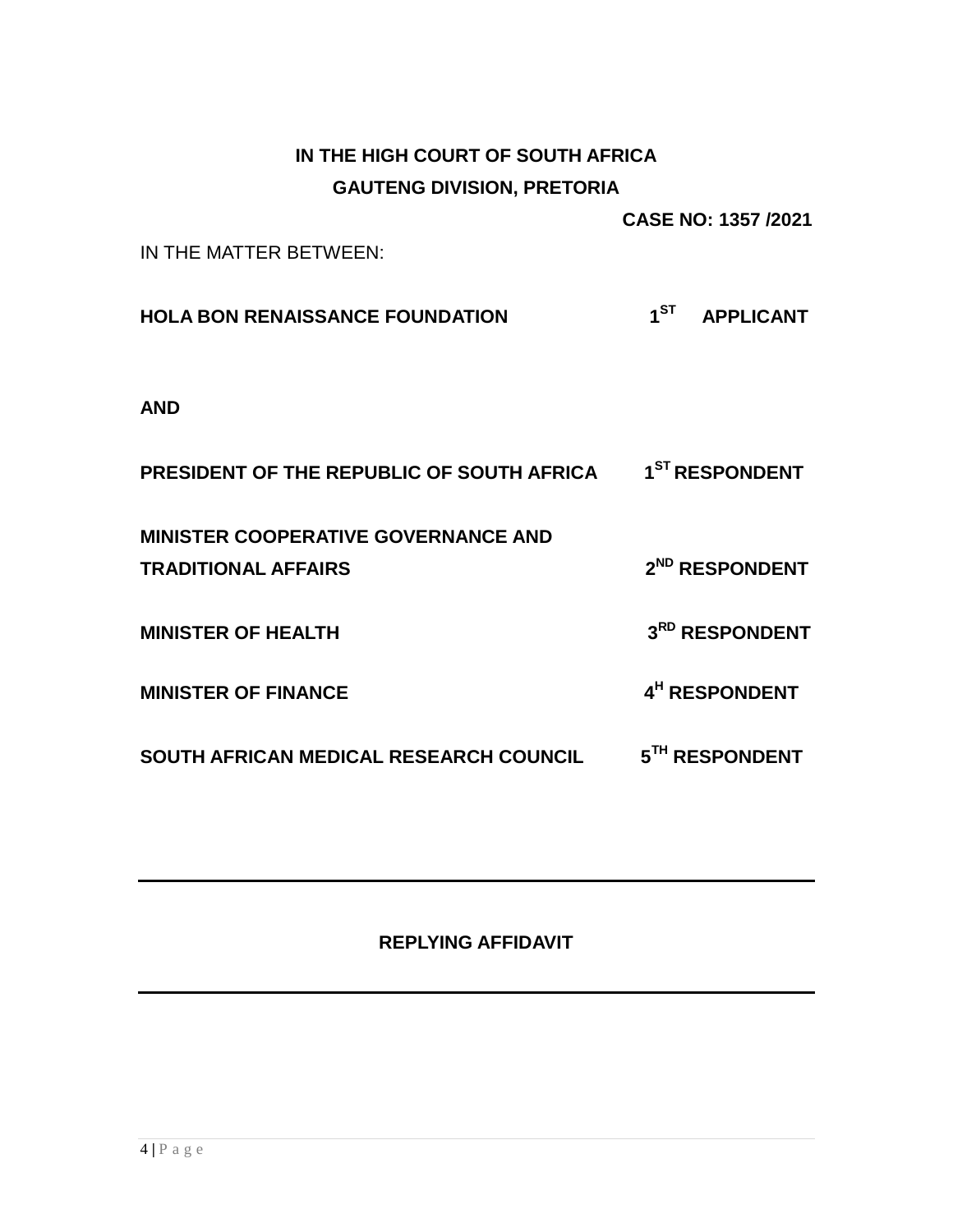I, the undersigned,

## **Boutshitswe Preddy Mothopeng Msieleng**

### **DECLARE UNDER OATH AS FOLLOWS:**

- **1.** I am a major male, South African citizen and registered to vote during any election. I am the 1st Applicant herein, a representative, a member and the chairperson of HOLA BON RENAISSANCE FOUNDATION (HBRF), the Applicant business address 88 Marshall Street,  $2<sup>nd</sup>$  floor, Marshalltown, Johannesburg which is also the domicilium citandi et executandi for the Applicants.
- **2.** Where I attach any annexure hereto, I humbly request that the Court reads its content with this reply affidavit as if specifically incorporated herein.
- **3.** For the sake of brevity, I have not fully elaborated on all issues raised herein. Additional argument will be presented to the Court on these issues at the hearing of this application.
- **4.** The facts contained in this affidavit are, to the best of my knowledge and belief, both true and correct.
- **5.** I have read the Answering Affidavit of the third respondent deposed to by SABELO SIYABONGA SANDILE BUTHELEZI and would like to reply to it as follows.
- **6.** To the extent that I fail to deal with any specific allegation or where such allegation is at variance with the content hereof and with the content of the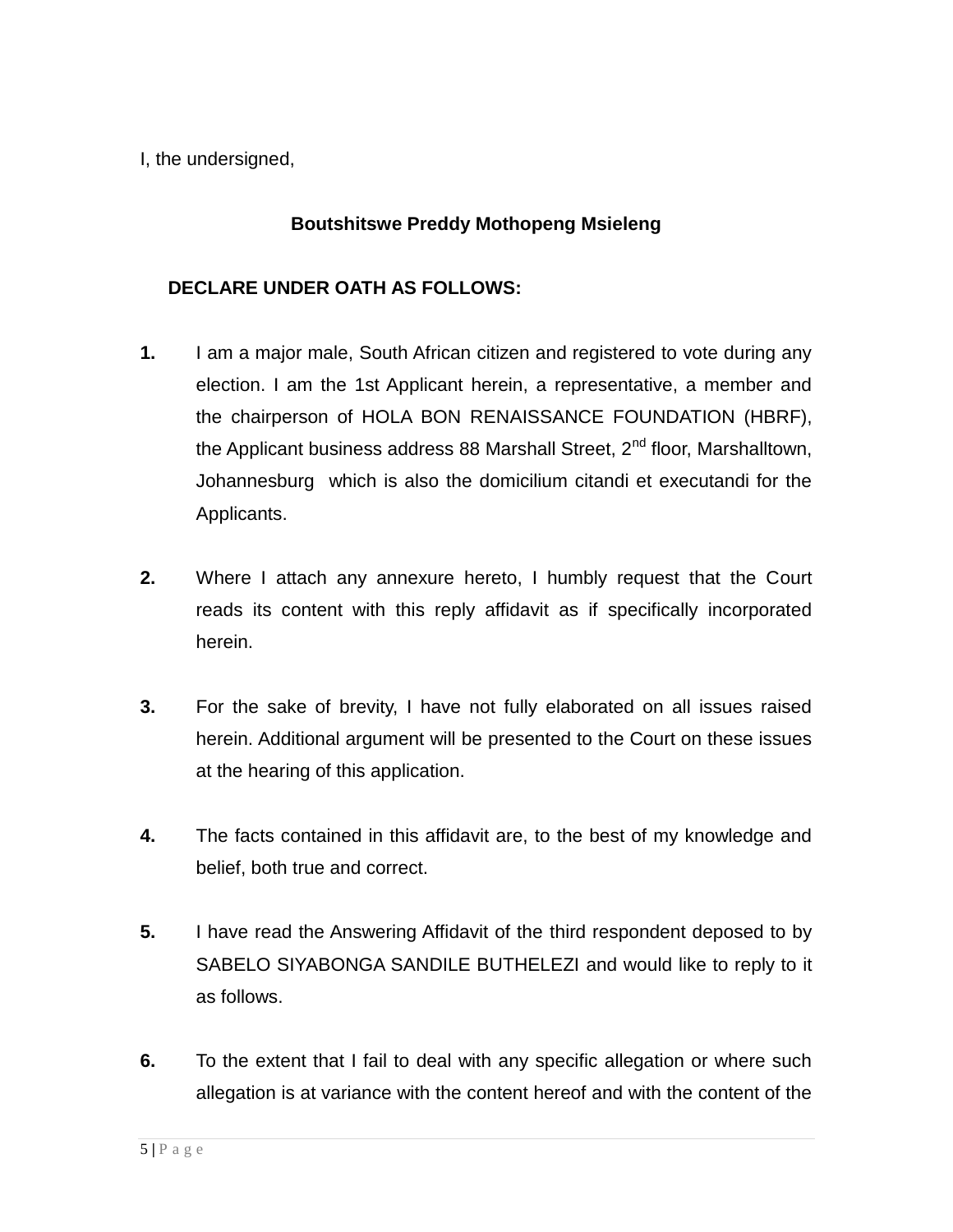Founding Affidavit and its annexure, such allegation is to be deemed denied.

- **7.** HBRF submit that most of the answers provided by the respondent are not addressing the matters raised in the applicant's affidavit but however seeks to maintain its position of refusing to account to the nation and to the courts by not answering.
- **8.** It is in the interest of justice that HBRF continues to approached the court seeking the court intervention because of continuous infringement to the bill of rights
- **9.** In the interest of the public that HBRF continues to approached the court seeking the court intervention because of continuous irresponsible and poor decision making resulting in loss of lives.
- **10.** Continuous misleading the public and the nation for selfish interest
- **11.** COVID19 pandemic is isolated and treated special in the exclusion of existing pandemics which are a more threat and deadly than COVID19
- **12.** That there is no threat and cause to harm by COVID19 and therefore no need for vaccines
- **13.** Furthermore HBRF submit that most of the answers provided by the respondent are matters to be argued and therefore only few paragraphs thereof justify a reply.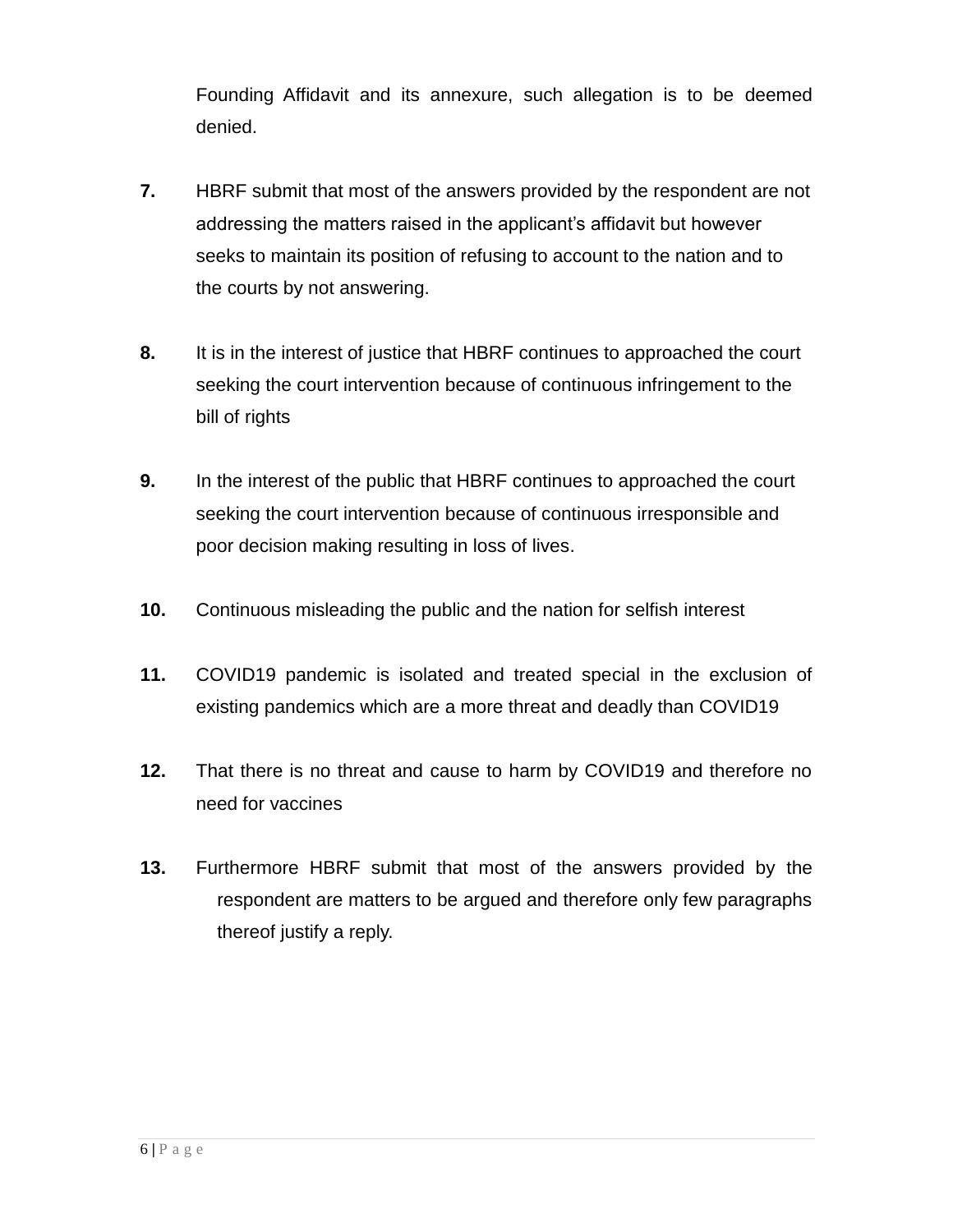### **AD SERIATIM RESPONSE**

- **14.** I turn to deal with the as Seriatim response to the founding affidavit, to the extent necessary. I do not intend to repeat matter that I have already covered and pray that what is set out above be regarded as incorporated into my response.
- **15.** I note that the concerns raised in the answering affidavit that HBRF affidavit is of extra ordinary length and it is so because the fundamental of human rights have been violated, the nation has been deceived of a common health related matter to be disguised as a disaster, with no substantive evidence, due to failure of the third respondent to adhere to time frames as per the applicant notice of motion, has resulted in not responding to all of them.
- **16.** My failure to respond to any particular paragraph or parts thereof should not be construed as an admission thereof. To the extent that any allegation is contrary to what I have set out in the preceding paragraphs, these are denied.
- **17.** I note that the third respondent also repeats some of the statement mentioned and when that happens I do not respond to the repetitions
- **18.** I note that the third respondent also repeats some of the statement mentioned by the first respondent and when that happens I do not respond to the repetitions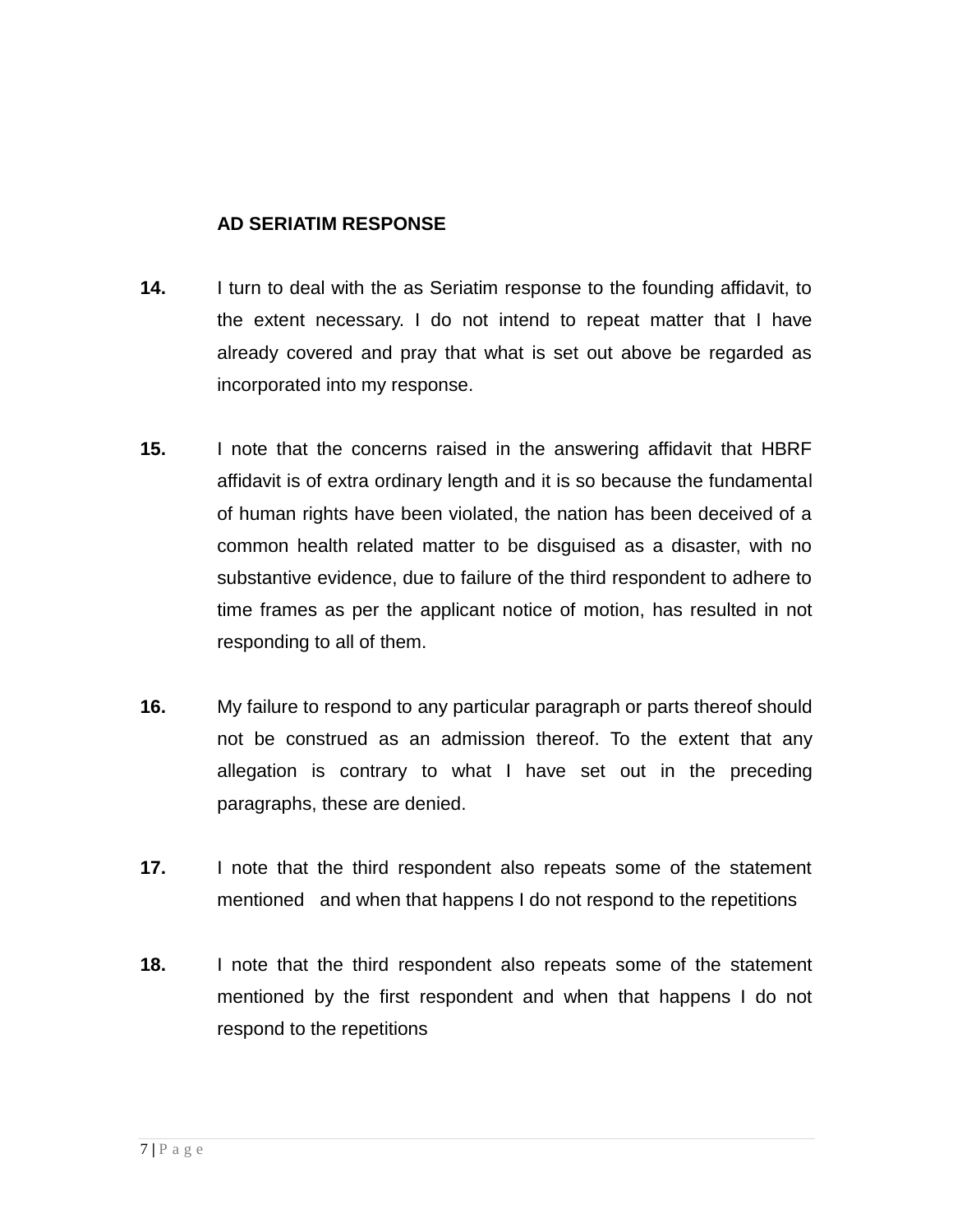**19.** I furthermore note that the third respondent often contradict the first and second respondent

### AD PARAGRAPH 1 to 3

**20.** I deny the content of the paragraph .I submit that the urgency be grated

### AD PARAGRAPH 11.1 –

.

**21.** We agree with the third respondent that the government intending rolling out of Covid19 of vaccine is impermissible and should be prevented

### AD PARAGRAPH 11.2-3

- **22.** I deny the content of the paragraph. The first and second respondent have already address the issue on their answering affidavit considering the background of the application
- **23.** Nevertheless we cannot prevent a report from the 1<sup>st</sup> respondent on the discussion that is taking place at the global stage however when the 1<sup>st</sup> respondent declared and informed the nation of his intention to procure vaccine which was only in his December Statement , that is when acted to prevent such unlawful act

### AD PARAGRAPH 11.4

**24.** I deny the content of the paragraph. I dent content of this paragraph, with the Minister of health understanding that procedure of any vaccine to have undergone any testing prior to be procured and or a guarantee is issued, to ensure that the lives of South Africans are protected has been undermined and abridged, furthermore to guarantee to procure from COVAX , an entity or body "COVAX" that has just been launched in April 2020 clearly is an act of mismanagement, unreasonable conduct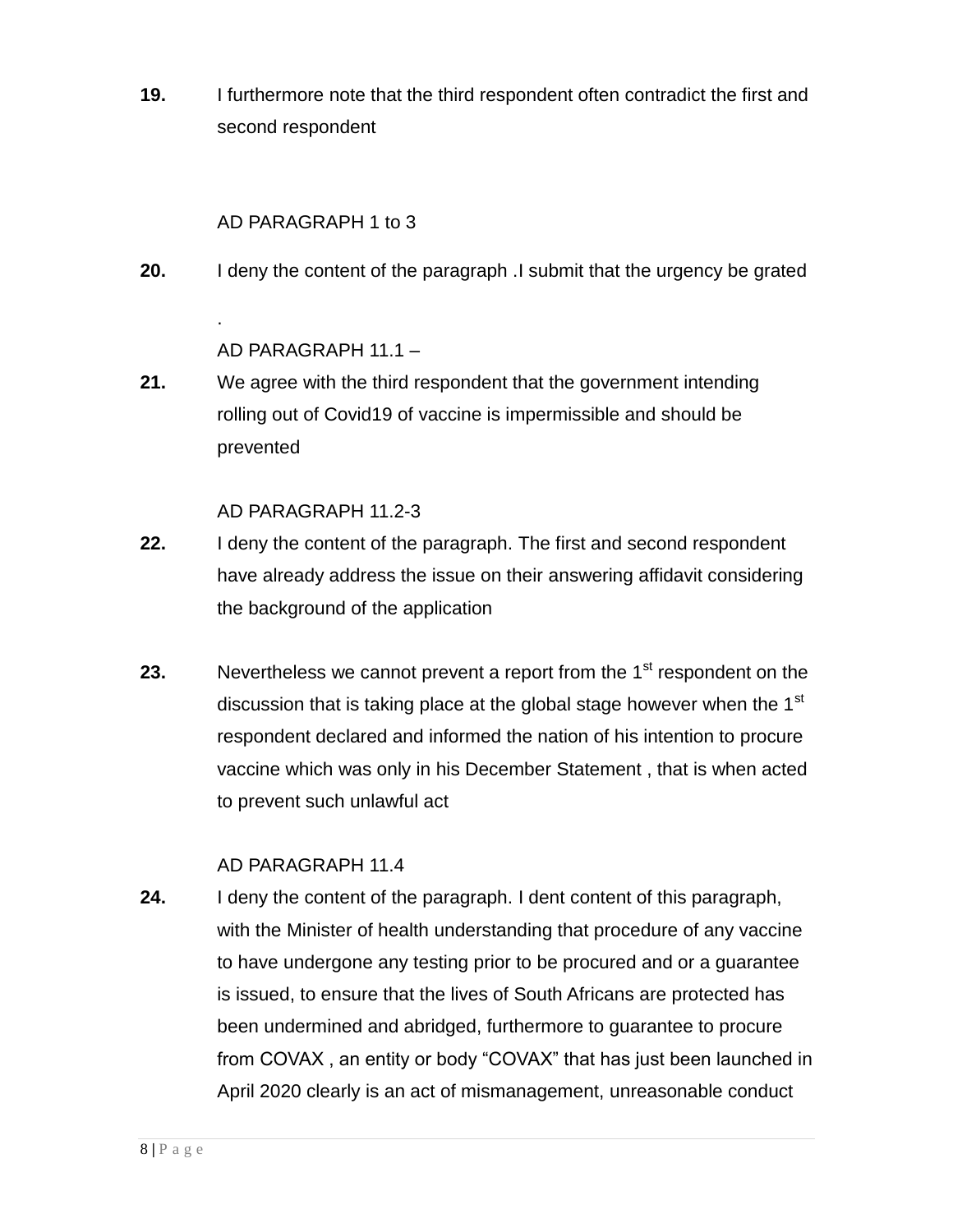and a violation of our Constitution, a violation of our health standard and negligence which may causes live to ordinary South Africans .

**25.** The applicant has tried to include the matter of vaccine initially its court application which was in Johannesburg **as per the first and second respondent answering affidavit in background**, however the state refused for the notice of motion to be amended as per annexure

#### AD PARAGRAPH 13:

- **26.** I deny the content of the paragraph. Due to the urgency and the harm that has been caused by the respondents, and the chain of unlawful activities from march 2020 to date which resulted in the application bring applicant, most of the issues raised the respondent had adequate time to address because the applicant has been seeking a court hearing , and there we object that the respondent had little time or short time, of which is a clear indication that this application bought under urgency for interrelated unlawful actions by the Respondent, and furthermore we have outlined in the Affidavit the reasons of the urgency
- **27.** The irreparable harm cause by the respondent is been outlined our affidavit and furthermore in the reports which have been attached as Annexure 15, 16, 20,21,22,23,24, 43, 44, 47, 48, 49,51, 52,55, 56, 59, 63,65,66,67,71,72,73, 81,91,92,93,96,97, and 101 just to list a few

### **NATURE OF COVID19**

**28.** I deny the content of the paragraph. The global spread of COVID19 was declared a pandemic by WHO on 11 March 2020, this is after WHO was pressurized by the Bill Gates foundation the main Sponsor of WHO to declare it COVID19.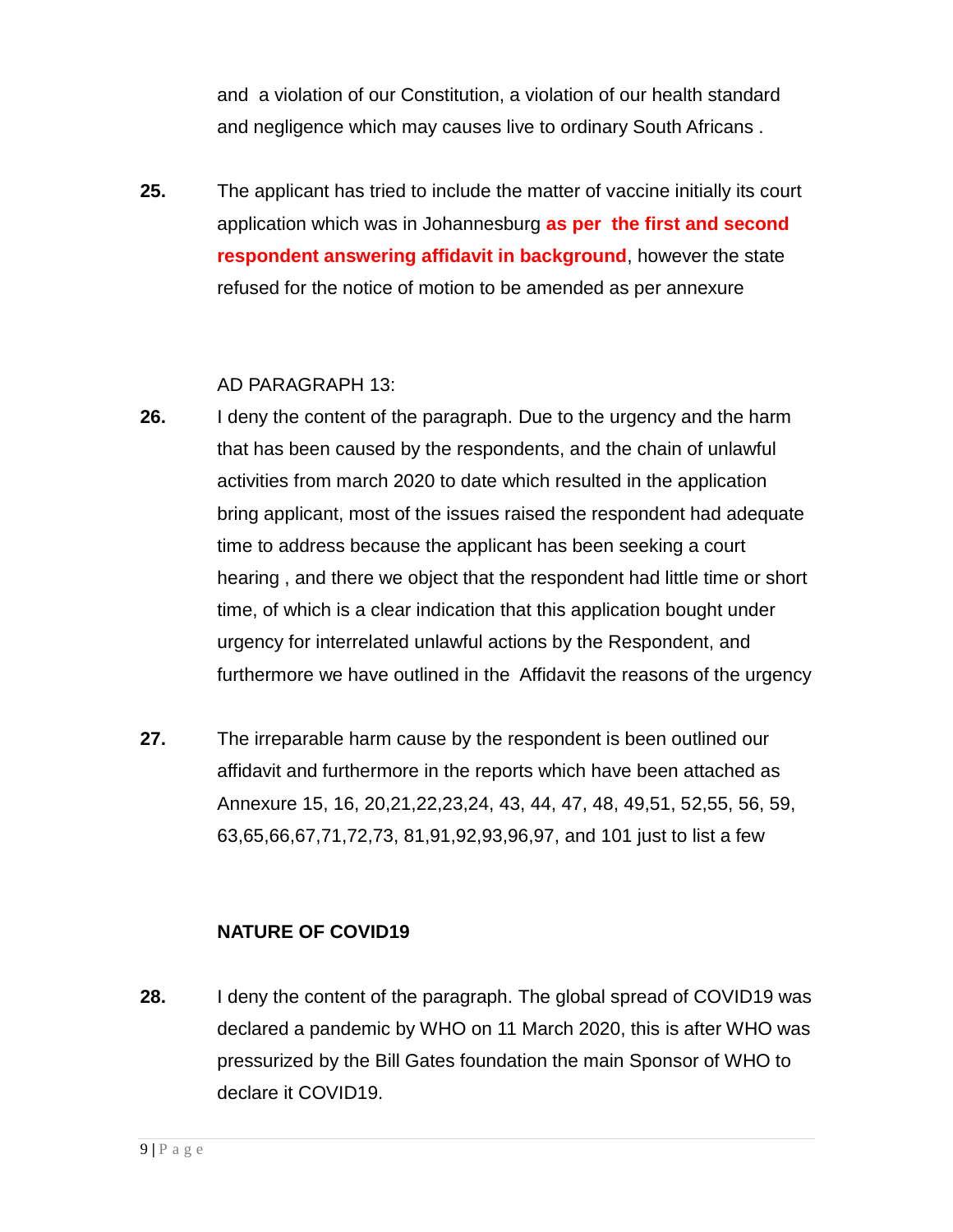AD PARAGRAPH 15:

**29.** I deny the content of the paragraph. the visuals that were circulating in the media was that of people falling and dying on the street, of which it has never been the condition in South Africa

### AD PARAGRAPH 16:

- **30.** I deny the content of the paragraph. The applicant concurs and agrees that the reason we declare that COVID19 is not a pandemic is for the reason that the responded has for decades planned for such an eventuality. While Covid19 has have respiratory impact on human lungs (as does influenza) the former impacts on cells and the Human body far more extensively than influenza.
- **31.** However we differ that while Tuberculoses is by far deadly and highly extensively than Covid19 and Influenza , the respondent have chosen to ignore what is kills South Africans but chosen to focus country resources on what is killing Europe and America

# AD PARAGRAPH 17,

- **32.** Indeed we agree there is No cure , because a cure is not needed in South Africa, because 99.97% of 1443939 (1 million four hundred and forty four thousand , nine hundred and thirty nine) of Total cases as on 20 January 2021, have self healed taking into account that since lock down in March 2020 to date in country without with any medical treatment required .
- **33.** This excludes that 0.03% reported death standing at 43633 (forty three thousand six hundred and thirty three) which there is no post mortem clearly outlining the cause of death to be covid19, furthermore include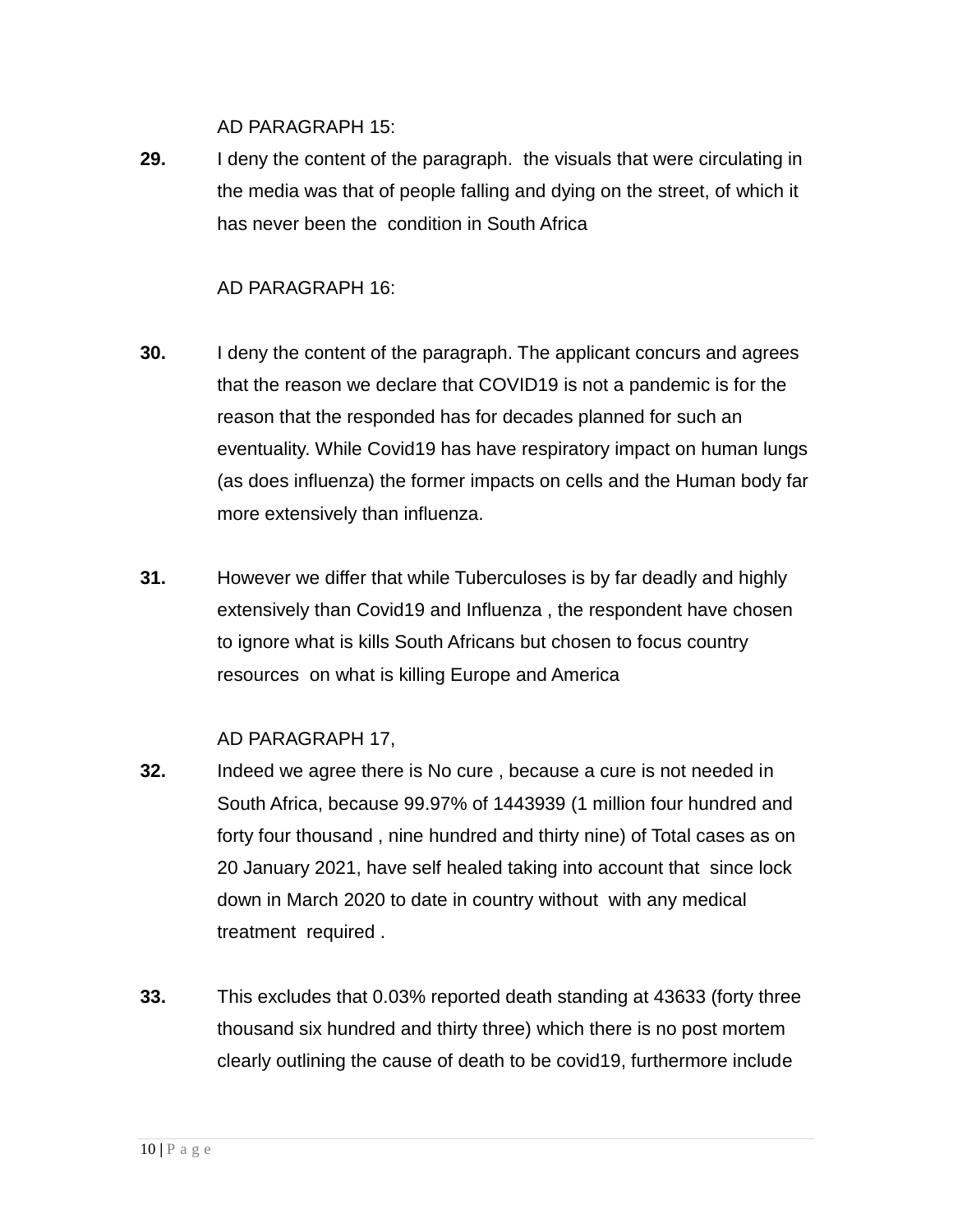noting that most pertinent have also died due to malnutrition and negligence by the third respondent see the annexure 56

### AD PARAGRAPH 18:

- **34.** I deny the content of the paragraph. The Symptoms of Covid 19 has exactly similarities in terms of symptoms with Flu, cold and TB and yet the respondent subject everyone to Covid19 and cover everyone with same testing or profiling, while for years South Africans have been experiencing varies Corona Virus and to isolate Covid19 has been an intentional disaster of actions by the third respondent.
- **35.** May court be granted information by the **5 th Respondent**, with data of any health related sickness that has the same symptoms as announced by the President and as per third responded definition and testing methods of which it publish it its website, of which that supports our Point18 and furthermore exceed.

### AD PARAGRAPH 19:

- **36.** I fully agree with the third respondent on this point , *"Diabetes, hypertension, obesity and heart disease increase the chances of serious complications. Other co-morbidities identified include conditions which negatively affect immunity (such as cancer, tuberculosis and HIV/AIDS) and conditions affecting the respiratory tract (such as tuberculosis, asthma, lung disease)"*. The important Question the court should ask is why punish everyone, if the respondents knows who are vulnerable .
- **37. The 5th respondent** should be able to provide the data now how many South Africans qualify to be victims as per point 19. As per their own research to confirm to court of what is the impact of Covid19 and any death related to Covid19 as per their reports.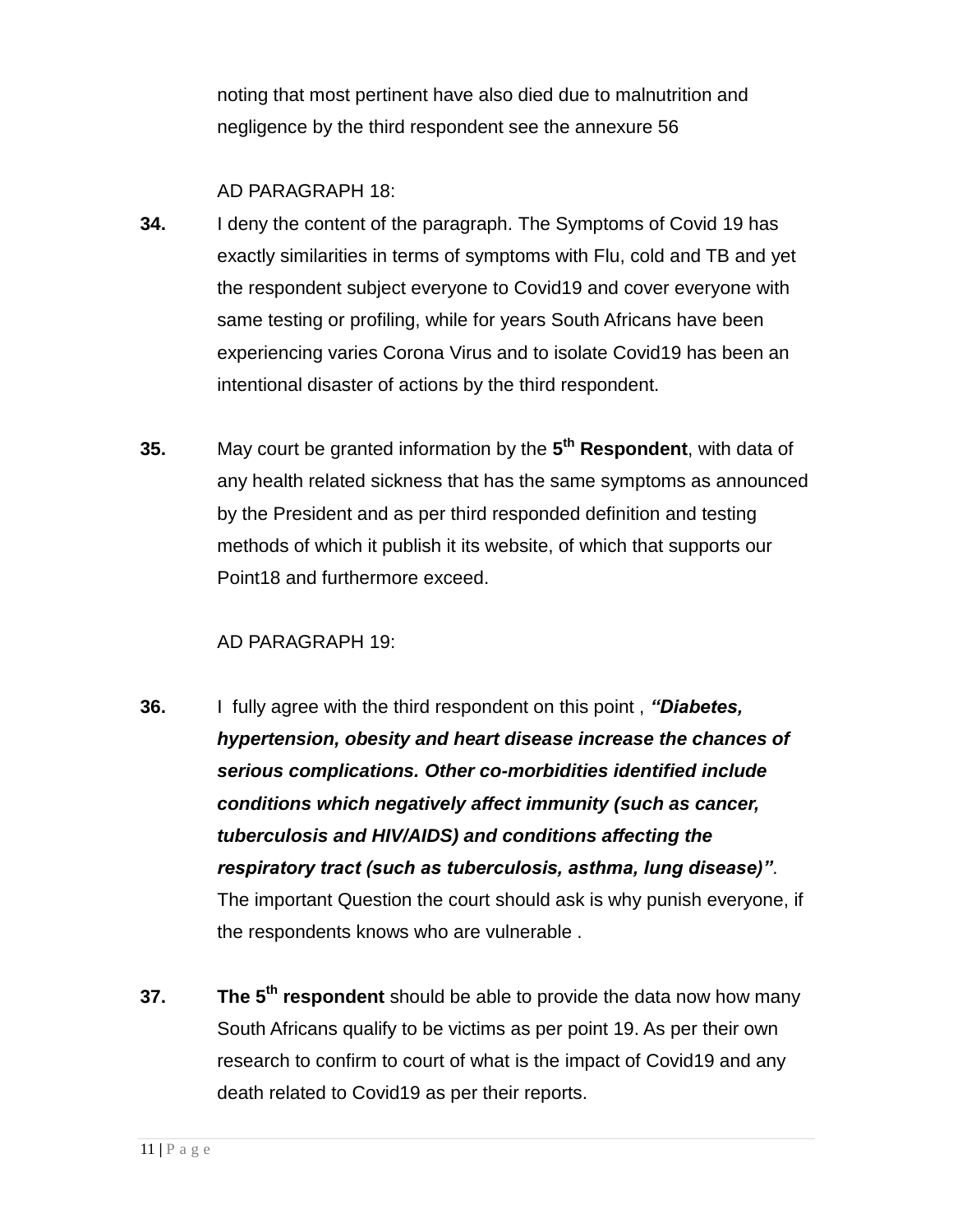#### **TRANSMISSION OF COVID19**

AD PARAGRAPH 20.1-3

- **38.** I concur with the third respondent on this paragraph
- **39.** Even though the respondent does not indicates similarity of illnesses that share the same COVID19 symptoms such as TB ,

#### AD PARAGRAPH 20.4

- **40.** I deny the content of the paragraph. the respondent state that "*at the moment , airborne transmission is thought to be one of the was that this virus spread"* this is an indication that South African have been marginalized, censored, abused and unfairly treated to wear mask, on what the third respondent thought, and not what the respondent research and proven to be a fact.
- **41.** South Africans constitutional rights have been taken away and have been forced to wear a mask because of international trend and the decision is based on no evidence of fact and no proper research, yet the regulations has also imprisoned South Africans and taxed South Africans in terms of a fine for not wearing a Mask. This is sad and basically unconstitutional and limits the rights of South Africans.

#### AD PARAGRAPH 20.5

**42.** Like most Corona virus we agree with the Respondent

### **PRIMARY PREVENTION**

### AD PARAGRAPH 21.

**43.** I agree with in the third Respondent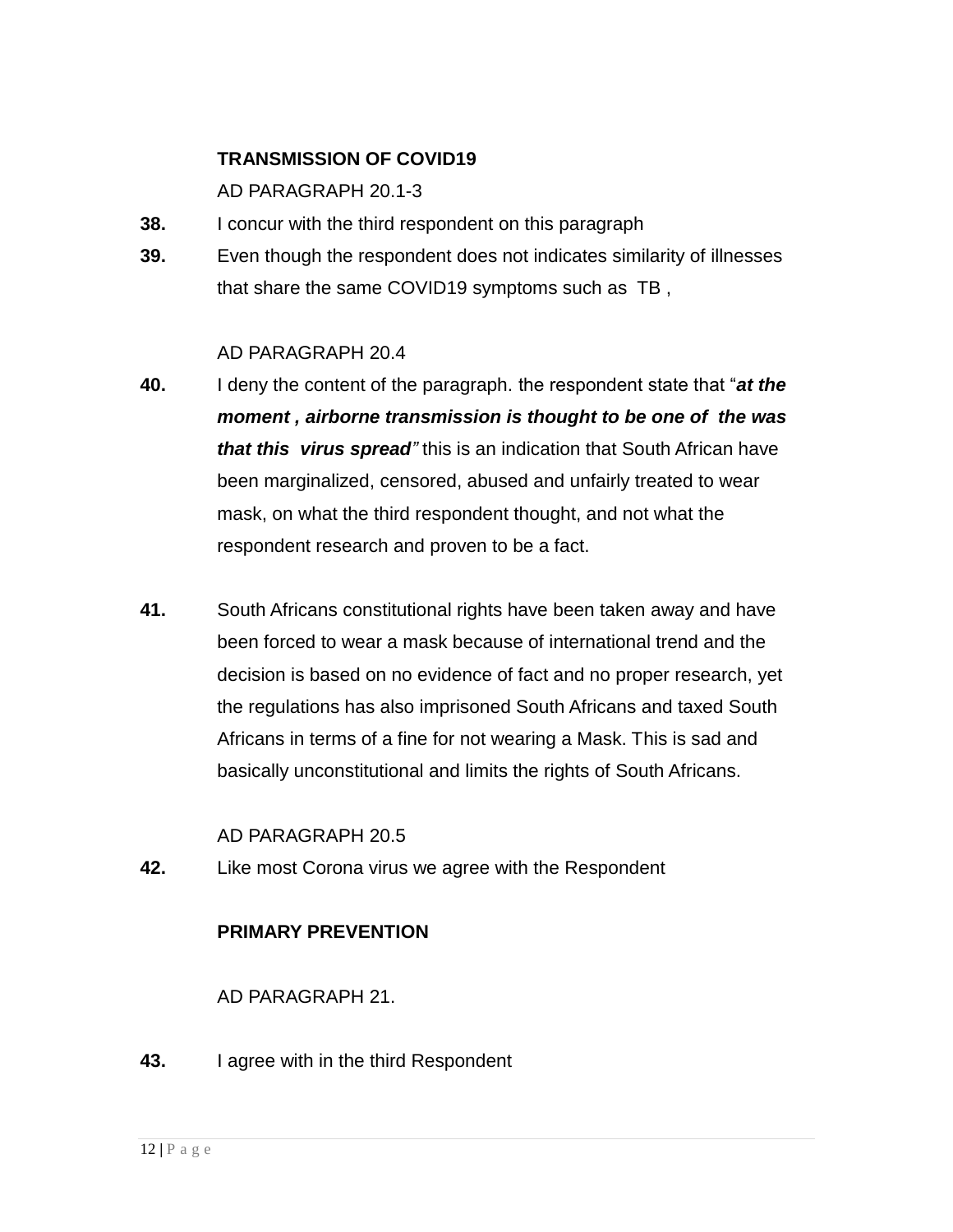### AD PARAGRAPH 22.

- **44.** I agree with the third respondent, however so as many Sicknesses such as flu, TB, cold, Cholera, Malaria etc…
- **45. The 5th respondent should** provide their reports to the court on the number of sickness and/or illnesses that operates in this format as outlined by the third respondent which is "*However, if someone does not know that they themselves are infected with Covid-19 they and others will be unaware of the risk of infection posed by them. Once someone suspects or knows that they are infected with the virus, it may nevertheless be practically difficult or even impossible effectively to limit contact with surfaces and other people, especially if the infected person requires medical care*" this is to indicate that it is not only Covid19 diseases that we have been expose to and that we must be afraid of to the extent that the respondent bring the country to lockdown.

#### AD PARAGRAPH 23 –

- **46.** I deny that point on reasons of why other deadly diseases identified in the country have not be treated and given the same conditional material of isolation of everyone and assuming that everyone has it like TB, malaria.
- **47. The 5th respondent** as subject matter expect to provide data of diseased that qualifies to be treated in the outline point 23, this will indicate to the court that the decision for the third respondent has been unlawful, selective and ill advised as per the reports of the  $5<sup>th</sup>$ Respondent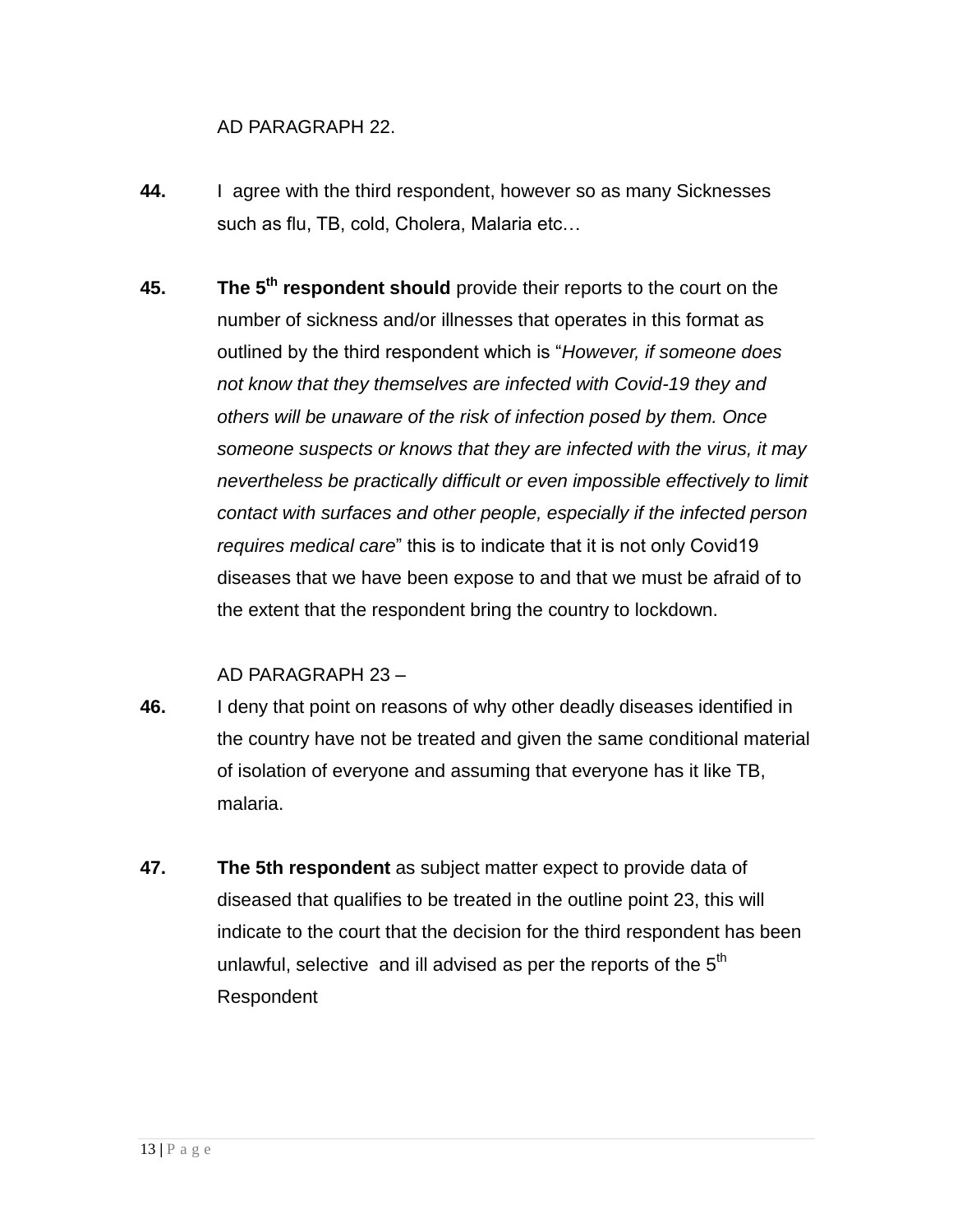### **GOVERNMENT RESPONSE TO COVID19**

### AD PARAGRAPH 24.

**48.** I deny the content of the paragraph. the statement to be based on untruth, ill informed baseless assumption, however the risk the applicant agrees with is defined in AD

### PARAGRAPH 19

**49.** I deny the content of the paragraph.

# AD PARAGRAPH 25.

**50.** I agree, however with the 1<sup>st</sup> respondent having to announce different levels of the lockdown which also reduced the number of people to be at workplace, that action has denied South Africans the right to health facilities, meaning the staff call centers, Emergency Medical services of the department of health have been reduced due to regulations and the 58 million South Africans have all bottleneck to try and get the health care service on a fewer personnel, resulting in death due to no access to health Services

AD PARAGRAPH 26,

**51.** I agree with this point

### AD PARAGRAPH 27,

**52.** I agree with the Act and its intention and not with the conduct of the third respondent

### AD PARAGRAPH 28.

**53.** I deny the content of the paragraph. What was the research from the department with regards to the COvid19, in particular may the third respondent provide meeting minutes with officials of health in China, and this will indicate that the respondent decision has brought more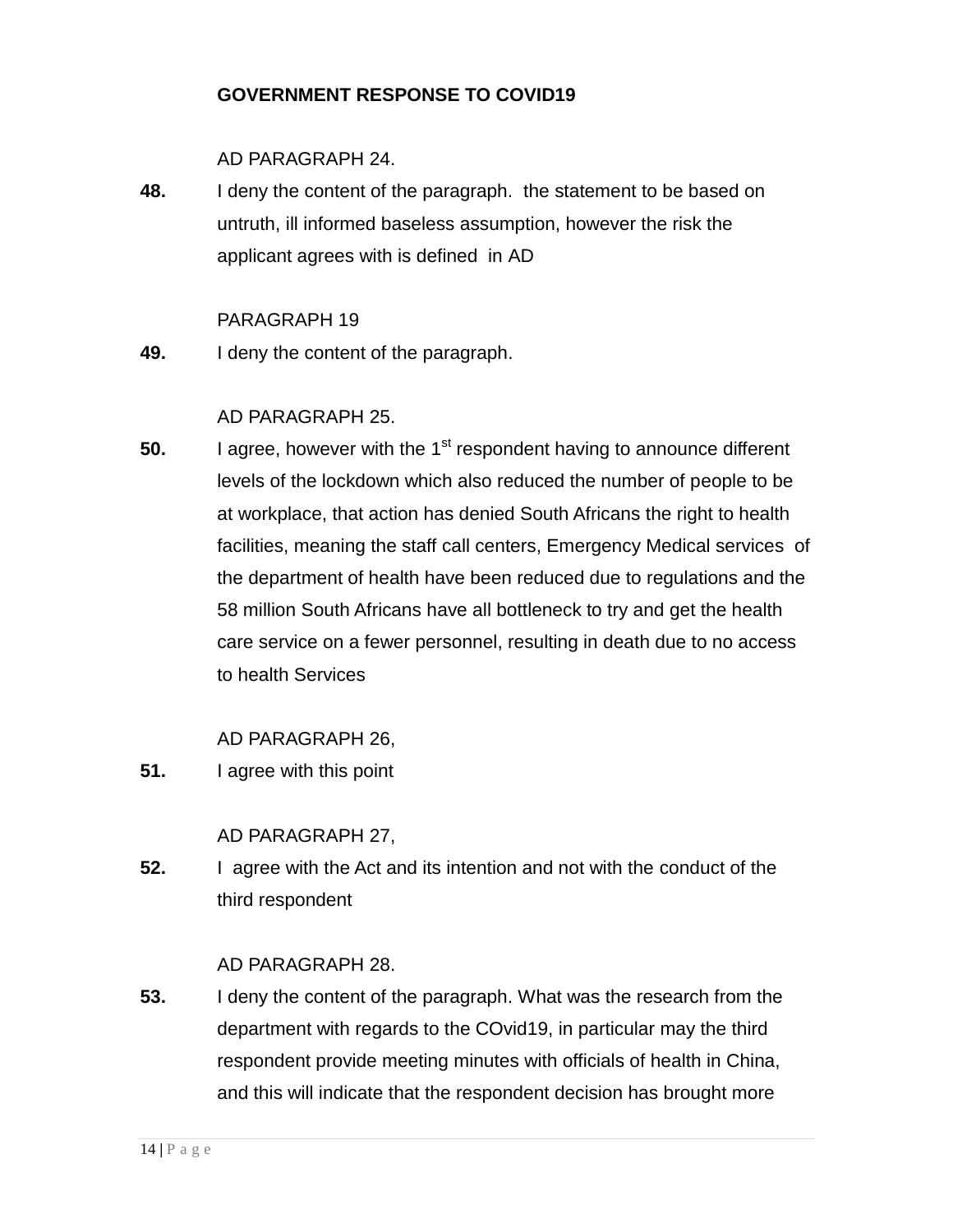hard to all South Africans than any good in it. We also note that these cases mentioned in this point were tested using the thermometer which is also not a viable and reliable testing method.

### AD PARAGRAPH 29.

- **54.** I deny the content of the paragraph. The third respondent know that South Africa was approaching the winter seasons and knowing from past data that due to the fact that Flu, Cold and Covid19 share the same symptoms, it was easier to take all sicknesses including those who were infected with TB, and HIV/Aids in to the records to advance its self gain interest ,
- **55. The 5th respondent** provide the court , with data from 2017-2020 of reports, where a number of people who got sick due to flu, cold, TB, HIV/Aids and any other diseases during those periods per month, this will indicate the level of which the COVID19 was blown out of perspective .

AD PARAGRAPH 30.

**56.** I deny the content of the paragraph.

AD PARAGRAPH 31.

**57.** I deny the content of the paragraph.

### **AD PARAGRAPH 32**.

**58.** I deny the content of the paragraph. the applicant deny, there as not expanded health care capacity, even to this day, meaning all student nurses were stopped from assisting at health facilities, children were refused vaccination of missiles and other related, which led to death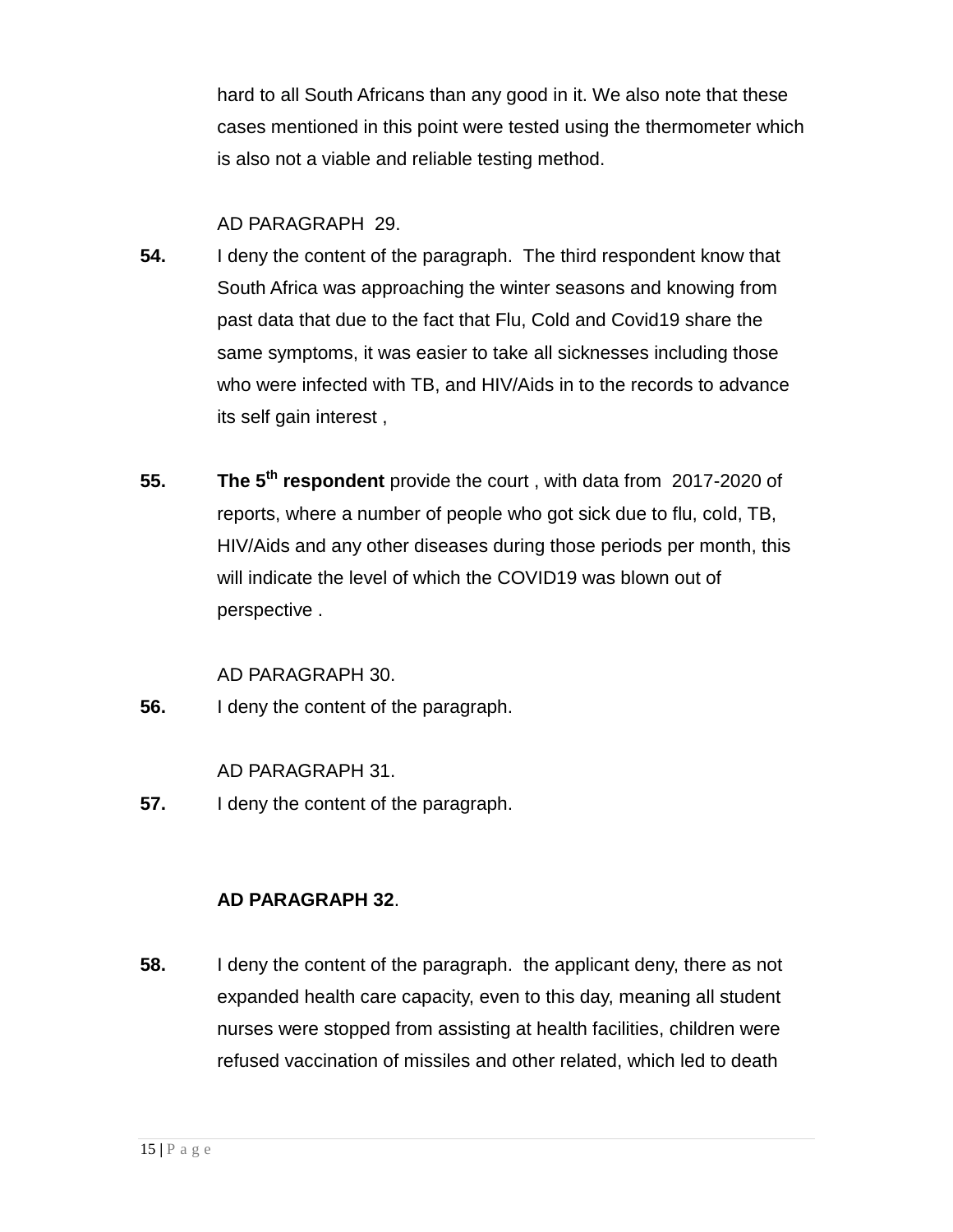while the health system focus on Covid 19, all other diseases and illness were undermined and that led to death .

- **59.** While on the issues of ventilators we have attached Dr Tabane study in **Applicant founding Affidavit annexure 81** and broadcast on link reference 6 which clearly indicates how he treated patients with Covid19 complications,
- **60.** On protective equipment the respondent s was only focus on looting funds from the State, focus on self enrichment.
- **61.** On testing , a wrong testing model was used, every person who was sick was declared covid19 and that was wrong , instead the respondent were focusing on a casedemic,
- **62.** The  $5^{\text{th}}$  **Respondent** should provide if whether the testing and screening of Covid19 was effective and did it or not hamper with false reporting of Covid19 Statistics and should provide best practice of testing for flu, cold, TB, covid19 and any other related diseases

#### AD PARAGRAPH 33.

**63.** I deny the content of the paragraph. – the measures taken were not to address Covid19 but to violate the constitution and bill of rights

#### **AD PARAGRAPH 34**

**64.** I agree without any reservations, however if the first to fourth respondent had applied and studied the Malawi court judgment see attached **" Applicant founding Affidavit Annexure 59**" and with the 1<sup>st</sup> respondent being the head of African Union, he should have studied the reasons and report of his fellow President of Tanzania and the reasons why Tanzania **(Applicant founding Affidavit Link reference no 32**) had to chase out World health organization (WHO) and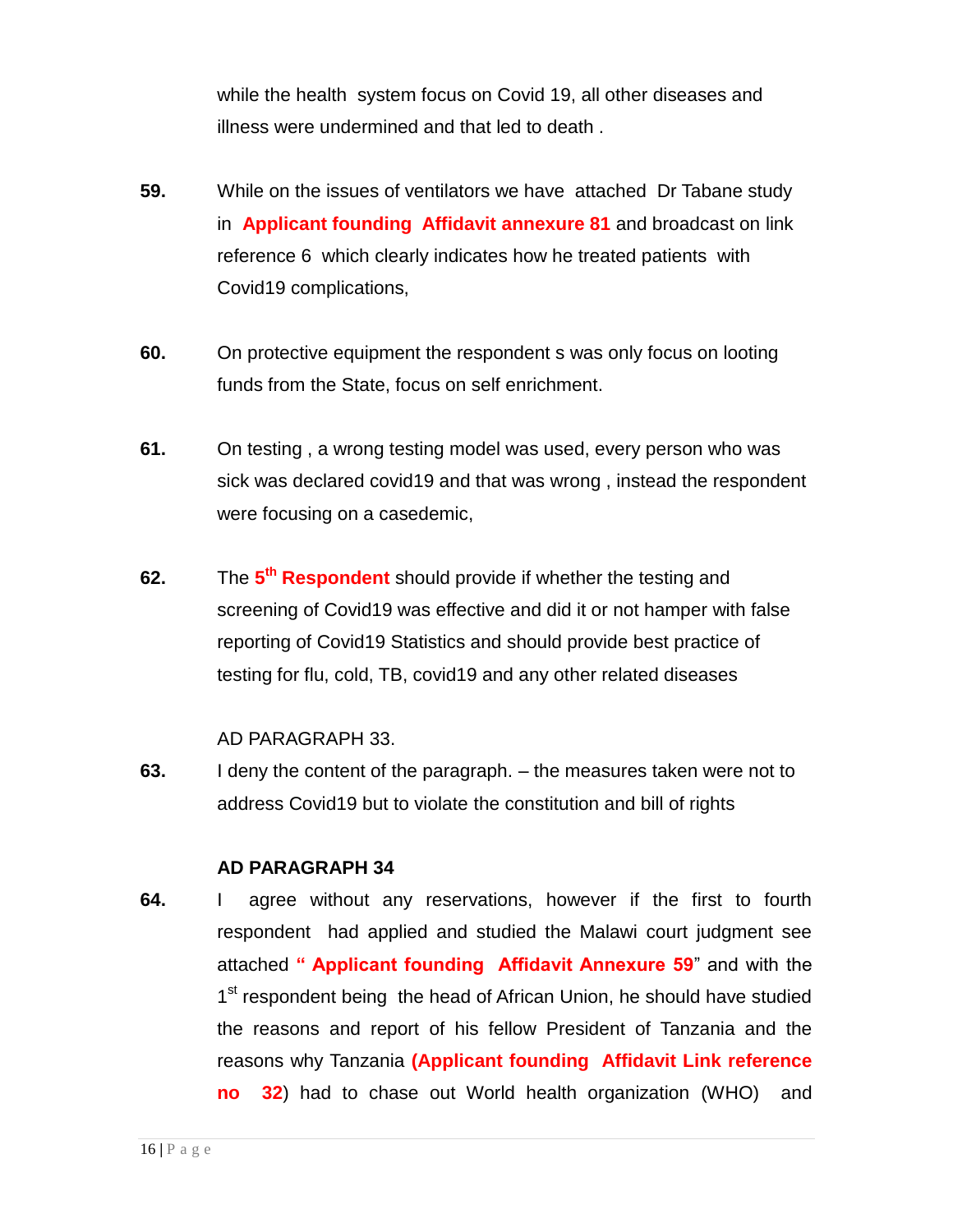subsequently the applicant letter to WHO See the **(attached Applicant founding Affidavit Annexure 66)** would have resulted in a different outcome from the first to fourth respondents

### **AD PARAGRAPH 35 THEREOF:-**

#### AD PARAGRAPH 35.

**65.** I deny the content of the paragraph., the first respondent was clear that this lockdown would last for a long time and that the respondent had no plans to face it our as per our attached reference link No: 1 , hence we currently back on level 3.

#### AD PARAGRAPH 36.

- **66.** I deny the content of the paragraph., the respondent are delaying to face out the lock down because they are entrenched in self enrichment and are enjoying the violation of the bill of rights.
- **67.** The respondent has not provided any risk adjustment levels which is inclusive of the diseases and because they are still earning their salaries in full and with benefits and can furthermore violate the Public Finance Management Act, in Sourcing Services and goods including **Vaccines**

#### AD PARAGRAPH 37.

**68.** I note the content of this paragraph

#### AD PARAGRAPH 37.1

**69.** I deny the content of the paragraph., the third respondent has not proven and given scientific evidence that South Africa has entered as second wave, and what define what is referred to a second wave, the problem with respondent is that he want to please the world at the expense of South Africa, meaning South Africa has four season, which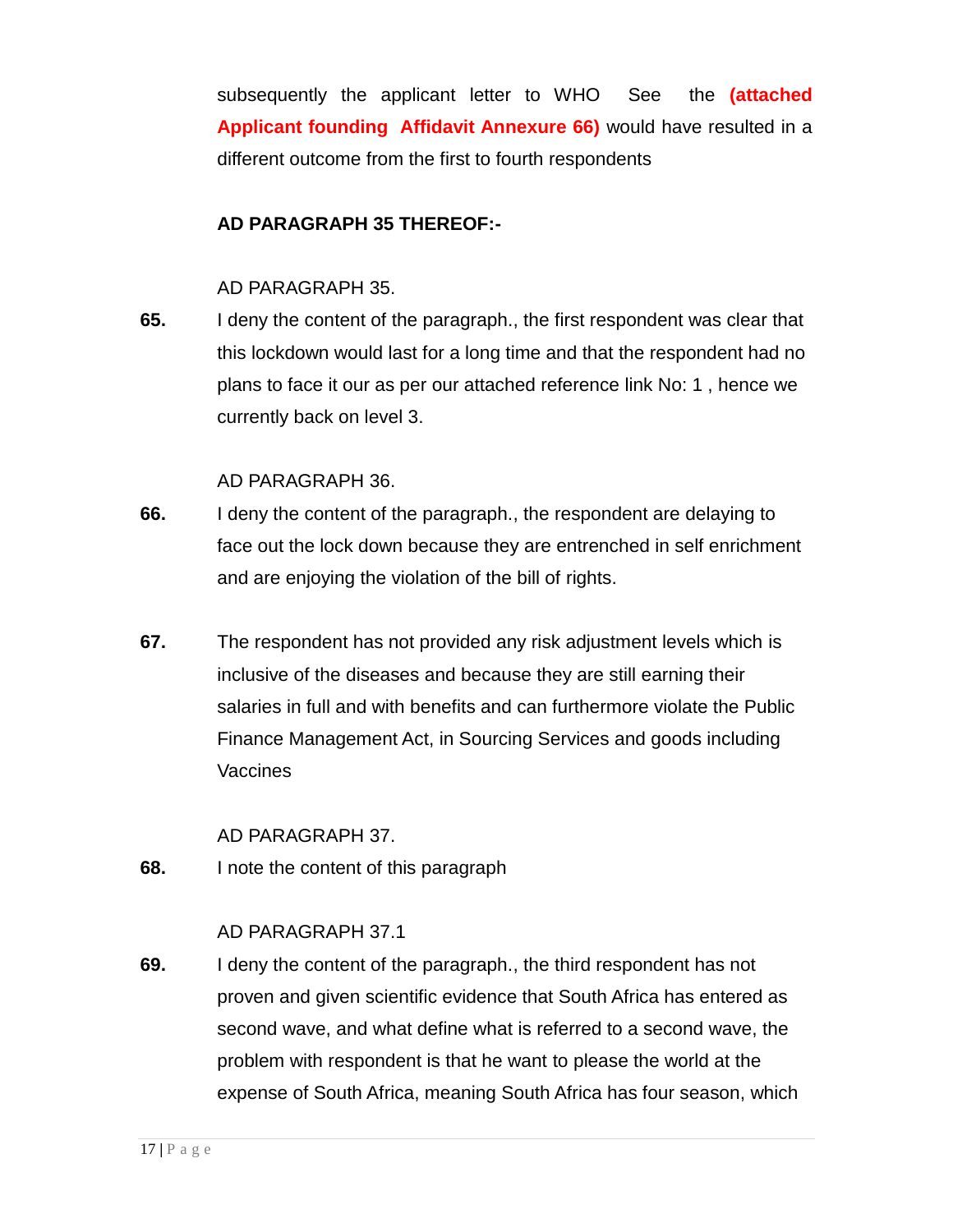is winter, summer, spring and autumn, while the United States, Asia and Europe has two seasons which are winter and Summer and therefore it make practical sense why they would enter the second wave of Covid19 is because they just came out of summer and they are entering the winter season ,while we know that in winter flu like diseases strives . in South Africa we are having our own material and environment condition of which has nothing to do with the rest of the world.

#### AD PARAGRAPH 37.2

- **70.** I deny the content of the paragraph, we have raised concerns of United Kingdom " foreign institute**" see applicant founding Affidavit annexure 51**, which were practicing during lockdown , they were busy injecting South Africans with a new variance of Covid19 titled (CHAD0X1 NCOV-19 \_ZA\_PHI) and they were paying the poor R350 to inject them, of which it took place in Baragwaneth Nurses home, while we note that recently remarks that UK bans South Africa **see applicant founding Affidavit Annexure 77.**
- **71.** Furthermore that remarks of World Health Organization from the onset they targeted Africa and South Africa in particularly to be the testing ground for Vaccine , irrespective that the Director general of WHO earlier denied, we have a testimony where WHO is now reporting on how they are growing COVID19 new variance see **Applicant founding Affidavit Reference link No: 19.**
- **72.** The first to fourth respondents have connived with Bill Gates and World Health Organization to using South Africa as a case study, as a testing ground, so to promoting Vaccines which will be tested in millions of South Africans because we don't have rights and constitution which protect our interest, it is this court to stop such practice, hence our application.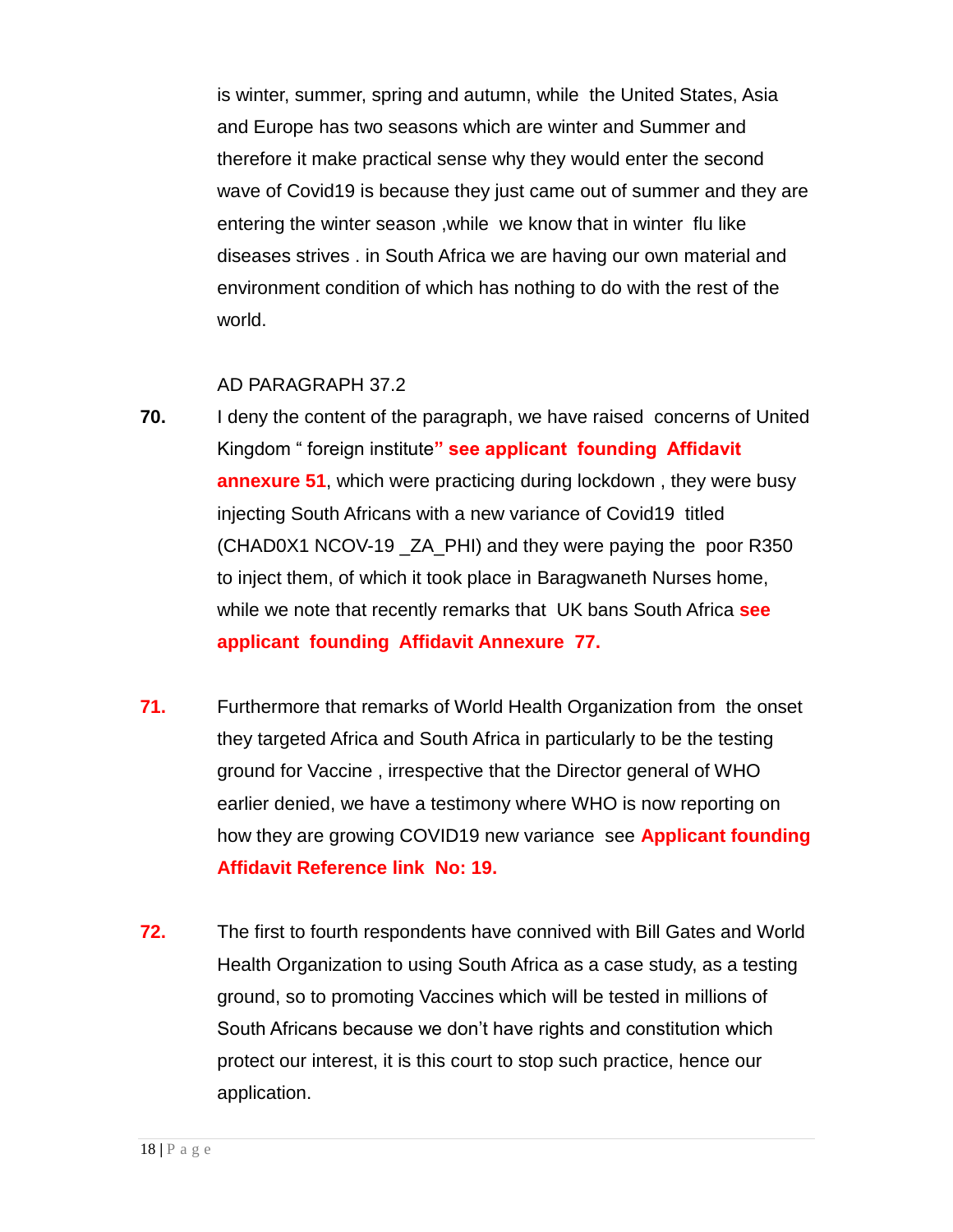AD PARAGRAPH **38**

- **73.** I deny the content of the paragraph, as per our previous remarks that the testing of the diseases underwritten as if they are part of Covid19, when it comes to death due covid19, since march 2020 the first to fourth respondent they have been announcing that people have died due to COVID19, where have they been receiving their data because it is only on the 5th August 2020 **see applicant founding Affidavit Annexure 75,** when the third respondent had no access to post mortem prior to the date it was gazatted.
- **74.** The first to fourth respondent deceived and lied to South Africans provided COVID19 reports which had no substantial data and sustained lockdown for selfish interested , accusing innocent death to be COVID19, and denying members of the family their constitution right to bury their loved ones with pride and traditions, furthermore denying family and friends to pay their last respect because of lies and untruth shared resulted in the unconstitutional declaration of National Disaster Management Act regulations

#### **AD PARAGRAPH 39.1-2**

- **75.** Indeed we agree there is No cure , because a cure is not needed in South Africa, because 99.97% of 1443939 (1 million four hundred and forty four thousand , nine hundred and thirty nine) of Total cases as on 20 January 2021, have self healed taking into account that since lock down in March 2020 to date in country without with any medical treatment required .
- **76.** This excludes that 0.03% reported death standing at 43633 (forty three thousand six hundred and thirty three) which there is no post mortem clearly outlining the cause of death to be covid19, furthermore include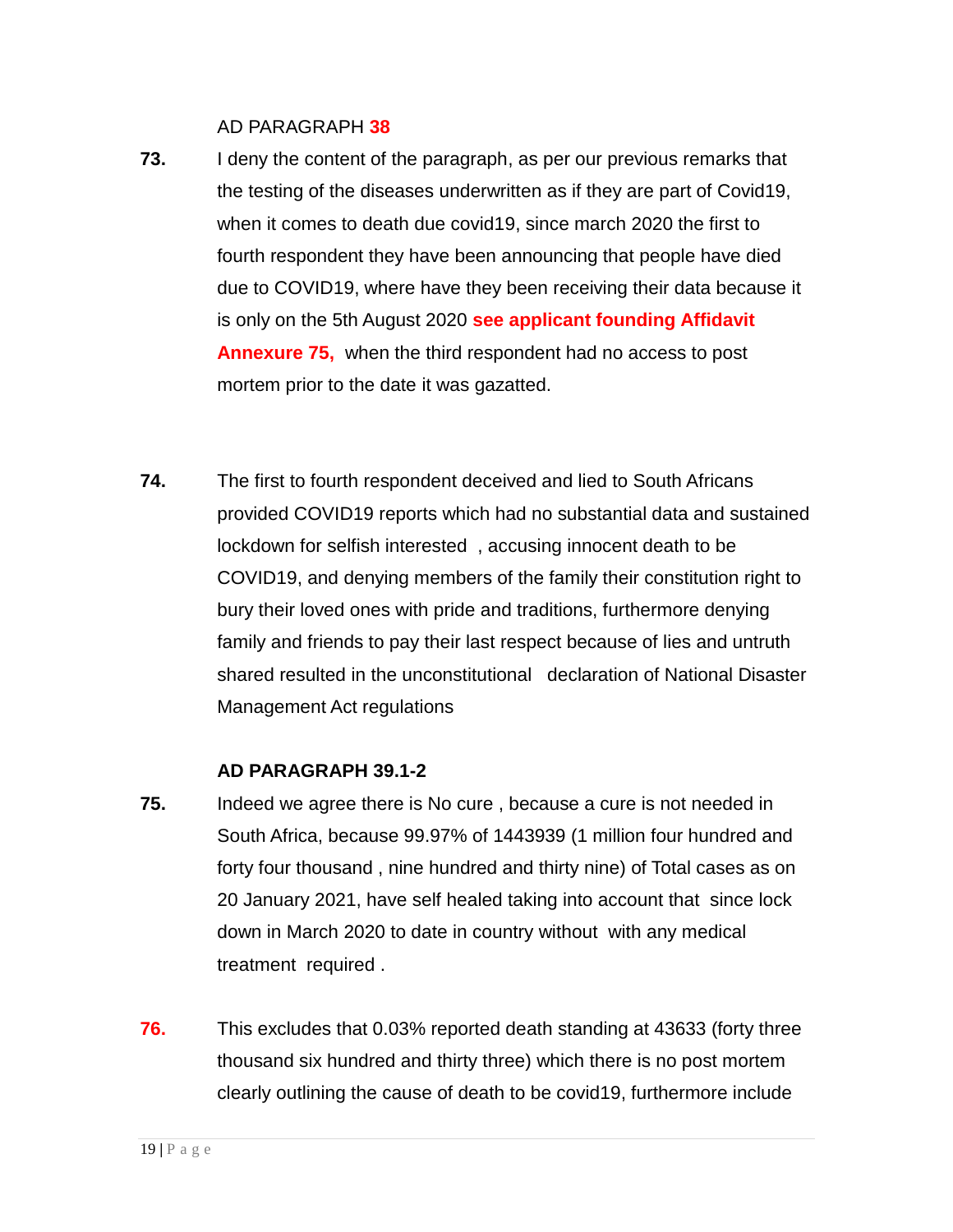noting that most pertinent have also died due to malnutrition and negligence by the third respondent see the **applicant founding Affidavit annexure 56**

#### AD PARAGRAPH **40.**

- **77.** I deny the content of the paragraph., COVID-19 poses or present no Threat to the lives and livelihoods of South Africa, but unpunished and continuous actions of this executive and Administration has brought more harm to South Africans.
- **78.** There is no need for a vaccine for the majority of South Africans about 99.7% of reported cases because they have healed without any medical treatment though self isolation.
- **79.** It is noted with people having different underlying health condition it is impossible to have a one size fit all medicine, every medicine should address the route cause rather than treating COVID19 which is regarded as a catalyst. Nevertheless that serious COVID19 cases has been treated successfully by Dr Tabane.

### **THE ROLE OF VACCINES**

#### AD PARAGRAPH 41

- **80.** I deny the content of the paragraph., We have been observing international trends where people die due to Covid19 Vaccine, it is has been impossible that in less than 12 month a vaccine has been researched, analyzed, Developed and tested , verified , and packaged ready for distribution ,
- **81.** On this issues we request the expertise of the **5 th respondent to** provide based on their report, research and experience if is possible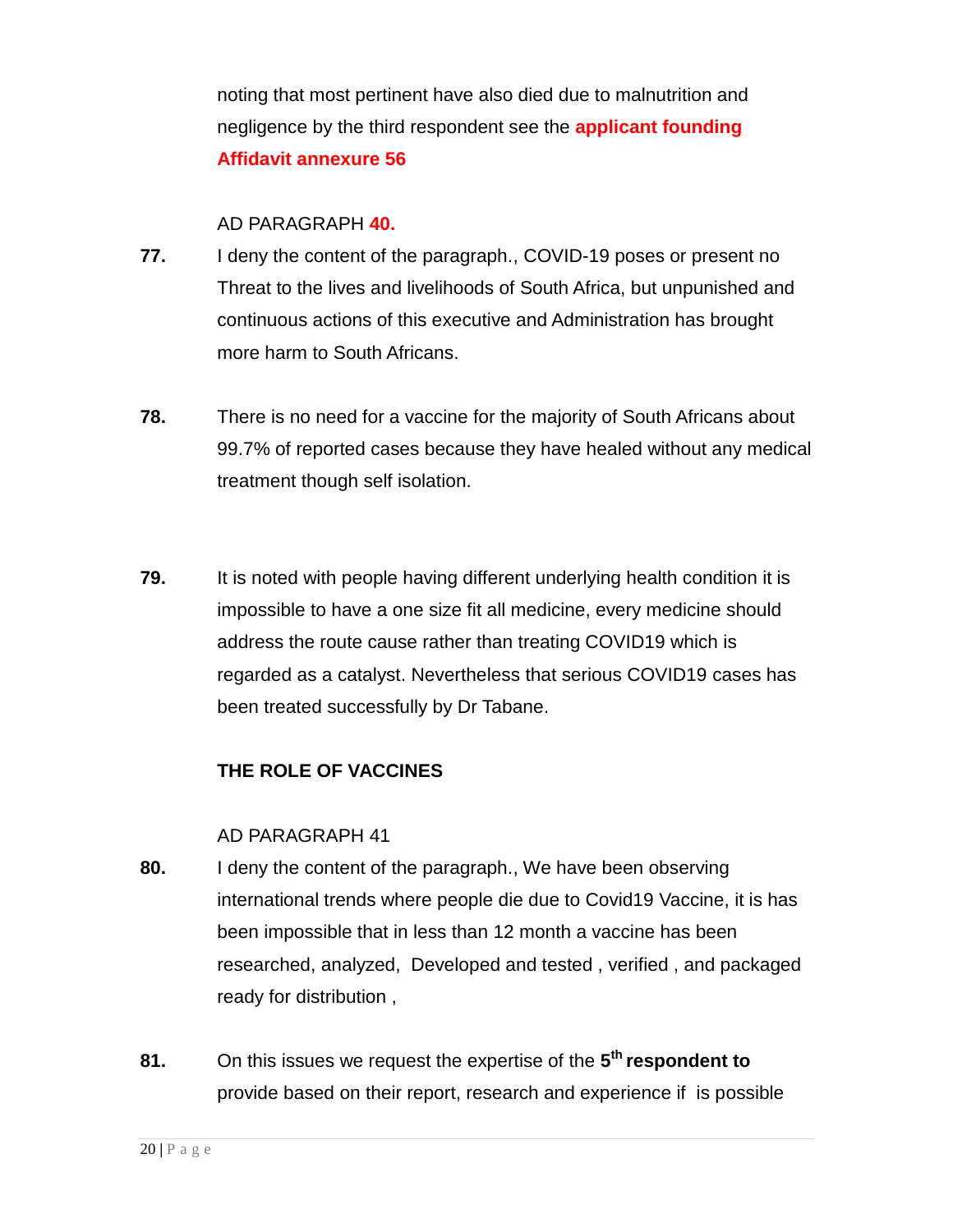that a vaccine can be than 12 month a vaccine has been researched, analyzed, Developed and tested , verified , and packaged ready for distribution, and the  $5<sup>th</sup>$  respondent must provide history and future analytical data, of which we believe they will come to the same outcome

#### AD PARAGRAPH 42

- **82.** I deny that there is no curve of infection to flatten, in terms of the immunity the scientist is South African have raised the issue of immunity and suggested that South Africans are immune to COVID19, and this members are members of the 5<sup>th</sup> respondent, see **applicant founding Affidavit annexure 71, 72 and 73.**
- **83.** This behavior of the respondent has to be put to stop where he continues violates the constitution's and the human rights using COVID19 as a disaster when it is the respondent who are a disaster to South Africans , in pursue of a selfish agenda.
- **84.** The first to the fourth respondent by procuring vaccine from COVAX has violated the constitution and the Disaster Management Act, chapter 6 (1)(2)(3) and (4) "Funding of Post Disaster recovery and Rehabilitation" **applicant founding Affidavit annexure 101** , it is noted that even the State owned enterprises are now accounting to a body that is not even part of the legislative arm , this is the corruption South Africans are experiencing every day since March 2020.
- **85.** The respondent has bad motives for a nation that self heal from COVID19, instead of focusing on the main

### AD PARAGRAPH 43.

**86.** I note the information and still deny, the concept if understanding a vaccine, diseases which has availed itself and that scientist would start from research of possible cause of the diseases, then researching,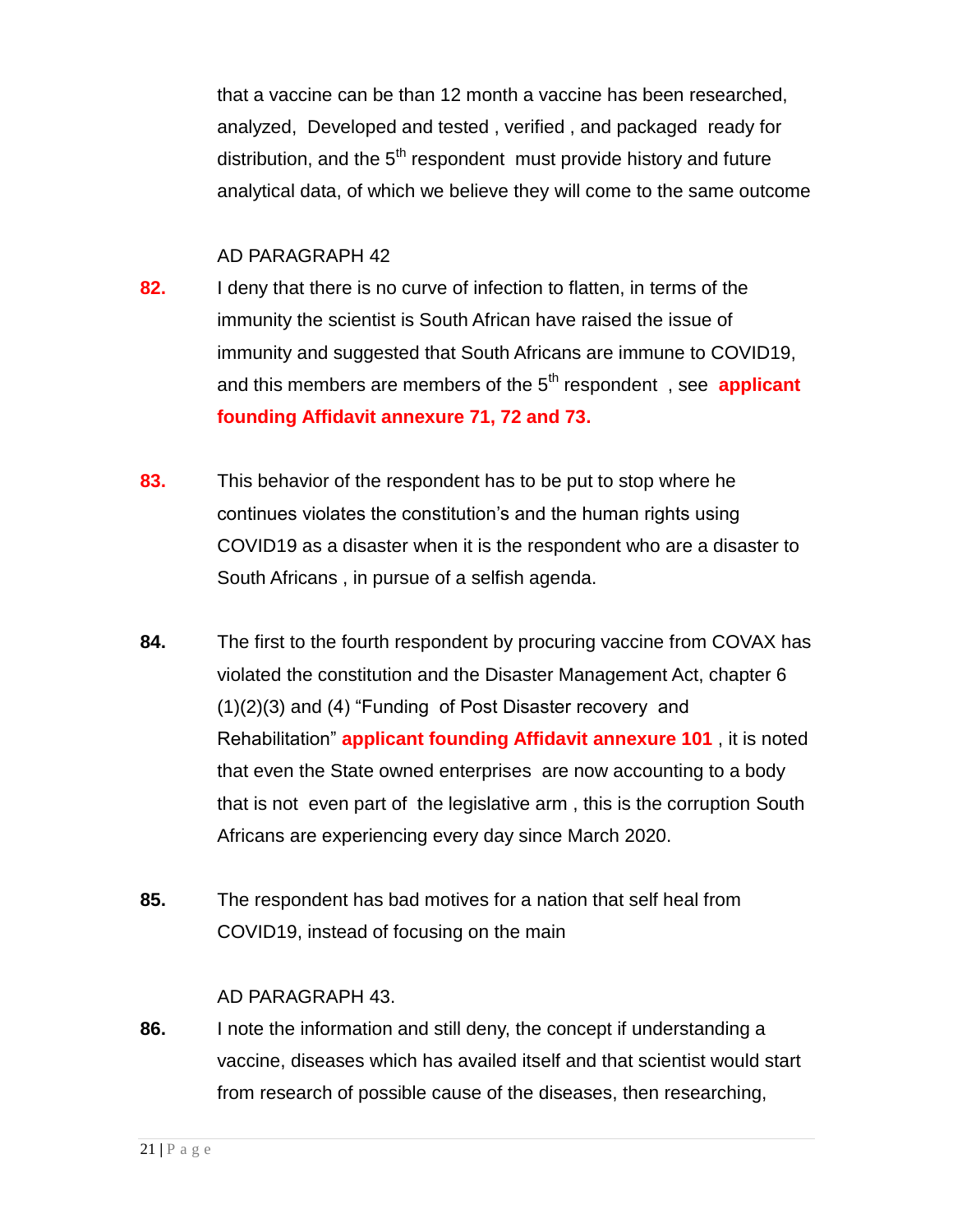analytics, testing, developing and sampling prior to the rollout. The respondent has not provided any evidence which bases their decision to procure any vaccine and there is not proof that the vaccine is safe for human consumption and its has not been tested, it has not even underwent the South African legal framework, authorities, regulators and standards.

**87. The 5th respondent** should highly to the court on the concept of vaccine and how it come to being, what are the process involved and who and what should be in place before any vaccine should be used and/or deployed , we are of the view that our argument will result to the same outcome of the fifth respondent

#### AD PARAGRAPH 44.

**88.** I deny the content of the paragraph, only well researched, tested , verified , trusted and approved by the country specialist scientists , regulators and recognized bodies mandated to govern such medical treatment, the first respondent cannot just order 20 million doses without any vaccine underwent due legal process aimed to save guard the lives of south Africans, that is abuse of power and abuse of office as it seeks to undermine all South Africans with the constitutional bodies empowered to address the vaccine issues.

#### AD PARAGRAPH 45.1-3

**89.** I deny the content of the paragraph, with the death causality being unproved by the respondent , and that the question we should ask is what is the real interest for the first respondent and third respondent to have so much interest in vaccine and to force a nation which is immune to COVID19 to be vaccinated, what is the agenda , who is driving the agenda, is it because of the relationship between Bill gates who is the man donor of WHO which established COVAX and the President of the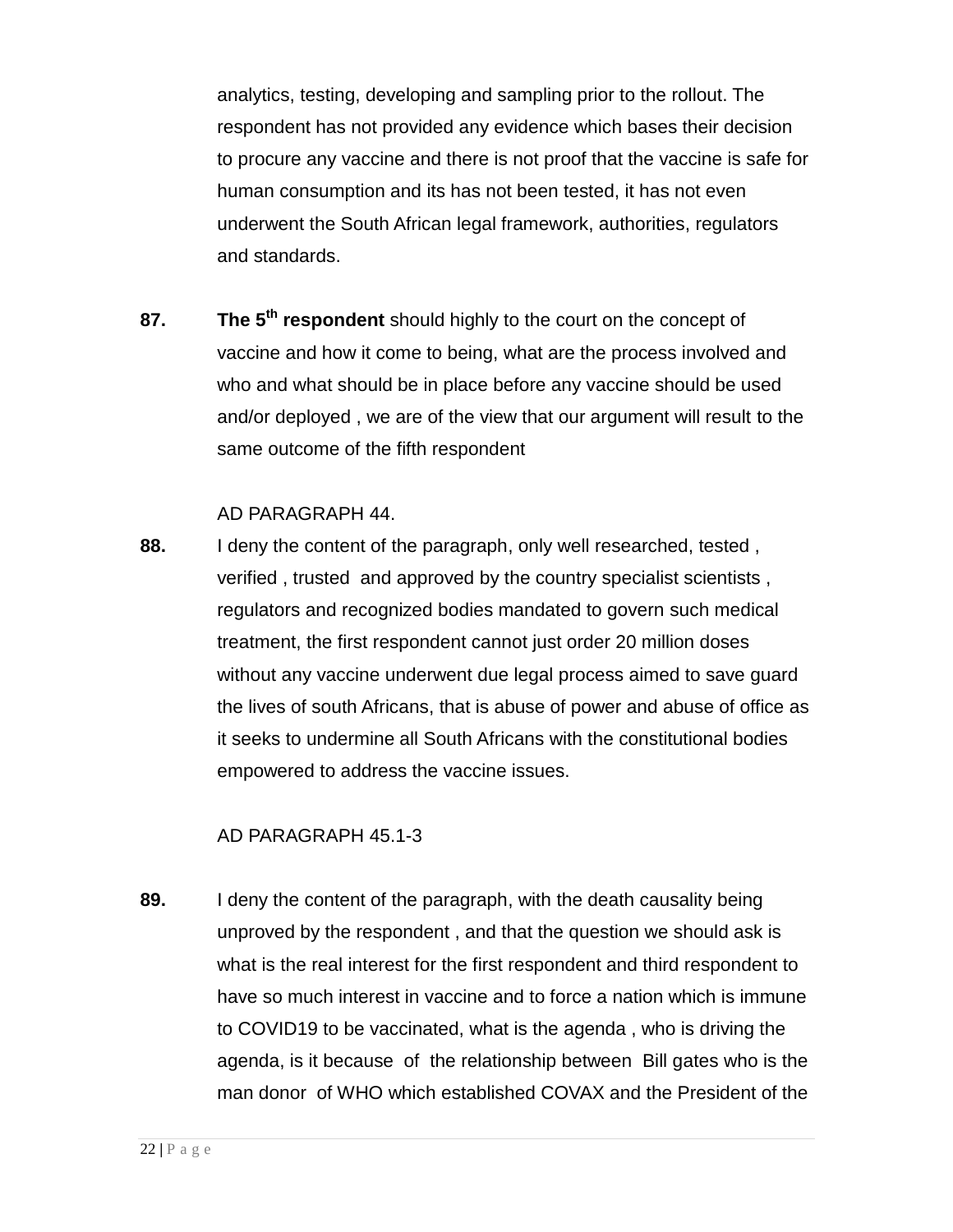Republic of South Africa (the first respondent ) who has procured 20 million doses from COVAX ,

- **90.** This is a state capture by an international tycoon Mr Bill Gates and using WHO to enforce . it is even worse that the Tycoon know in 2015 about COVID19, furthermore hem know in February 2020 that South Africa will be hit hard by COVID19 even before we had a singer case of COVID19. The first respondent is corruption and as per his statement on a virtual parliament **See Reference link No 8** where he indicated that he is not driven by facts and sound research but selfish interest .
- **91.** Madagascar "African" has provided herbs to South Africa for use to assist to address to eradicate COVID19 which is far less monetary and side effect are far less due to the use of natural treatment , the respondent, African problems deserves African solutions

#### AD PARAGRAPH 47.

- **92.** I deny the content of the paragraph, the first respondent and the third respondent has confirm that he has ordered the vaccine of which and that they are to be delivered, clear indication that validations and processes undertaken to test any vaccine has been compromising SAHPRA and any other institution that must validate such vaccine.
- **93.** The third respondent confirms that SAHPRA will be part of the rollout, clearly indicating that SAHPRA has been compromised and captured , an institution which was supposed to be verifying , testing and validating the effect of the vaccine its mandate has been devoted to the rollout of vaccines, while for other medicine and/or ,medical treatment and/or vaccine SAHPRA is given enough time and due processes to conduct its feasibility study on any vaccine other than COVID19 vaccine.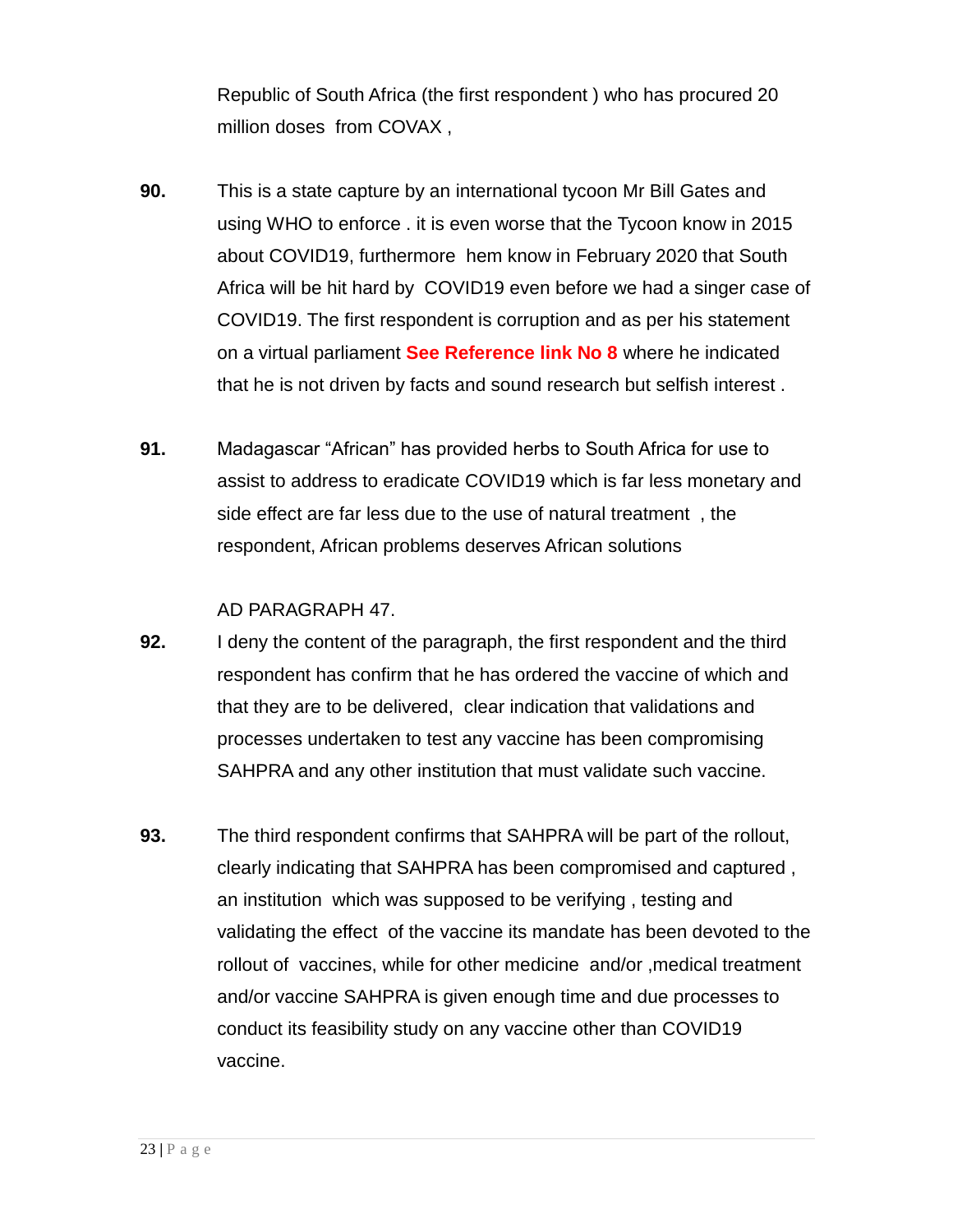- **94.** The WHO guidelines have been at the detrimental of South Africans , when more lives could have been saved but because WHO banned a treatment which DR taban conducted to save lives we experience 40 000 death ,
- **95.** Secondly the WHO guidelines on any death is misleading **See applicant founding affidavit Annexure 42** and therefore South African can never trust WHO interest it is because When Cuba doctors were in the South Africa there was a decline in COVID19 cases and as soon a top level delegation from WHO arrived they were new Strains of COvid19, there were an increase in COVID19 Cases and indeed WHO confirmed of that they were growing COVID19 in South Africa **See reference link no: 19**
- **96.** It is for the reasons why the applicant is asking as one of the prayers, for the withdraw of work permit and/or visa of WHO staff and personnel

### AD PARAGRAPH 48.1-5

- **97.** I deny the content of the paragraph. firstly that If the Hospital in South African were able to practice the Dr Tabane treatment more lives could have been saved,
- **98.** Secondly every death has a underline heath condition and that they differ for a person to person and therefore there is no one vaccine that can be safe for all people .
- **99.** Thirdly a vaccine that has not been perfected and tested is more dangerous and harmful to the people; the vaccine has not even been tested on pigs unless the people of South Africa are declared to be pigs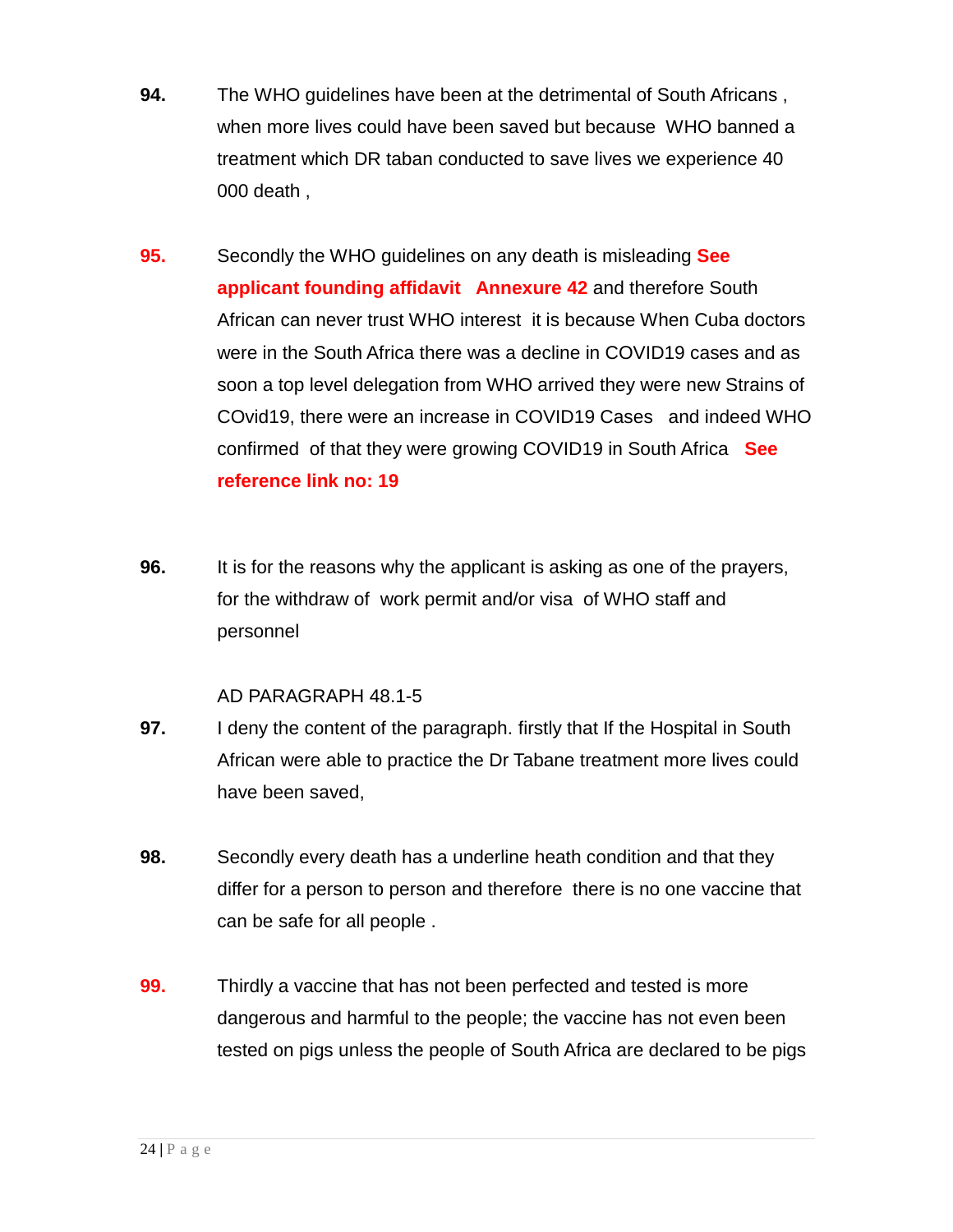as per there earlier statement issued by the **Scientist see applicant Affidavit Annexure 52.**

- **100.** An effective vaccine should have been tested adequately over a set of period of time, indeed many South Africans will continue to die because there are denied access to health due to the first respondent statement that only during lockdown that there shall be no work place which will be at full capacity which include the health system forgetting that even under normal circumstance the hospitals are under resources and are failing to handle the 58 million South Africans who need assistance to health services. Now with 50% or less of work force at work please is the main cause of death.
- **101.** The decision of the first to fourth respondent is the reasons why people are dying due COVID19.

# *THE UNSUSTAINABILITY OF THE RELIEF SOUGHT* AD PARAGRAPH *49-*

*102.* I consent with the content of the paragraph

# AD PARAGRAPH *50,*

- *103. I deny prayer 6 to 13 has not been dealt with*
- *104.* AD PARAGRAPH *51*
- *105. I agree that is our prayer*
- *106.* AD PARAGRAPH *52-54, I deny*
- **107.** I deny the content of the paragraph. When Africa was attacked by ibola, malaria HIV/Aids pandemic 's the world was never in solidarity with Africa meaning applying our measures and systems that Africa had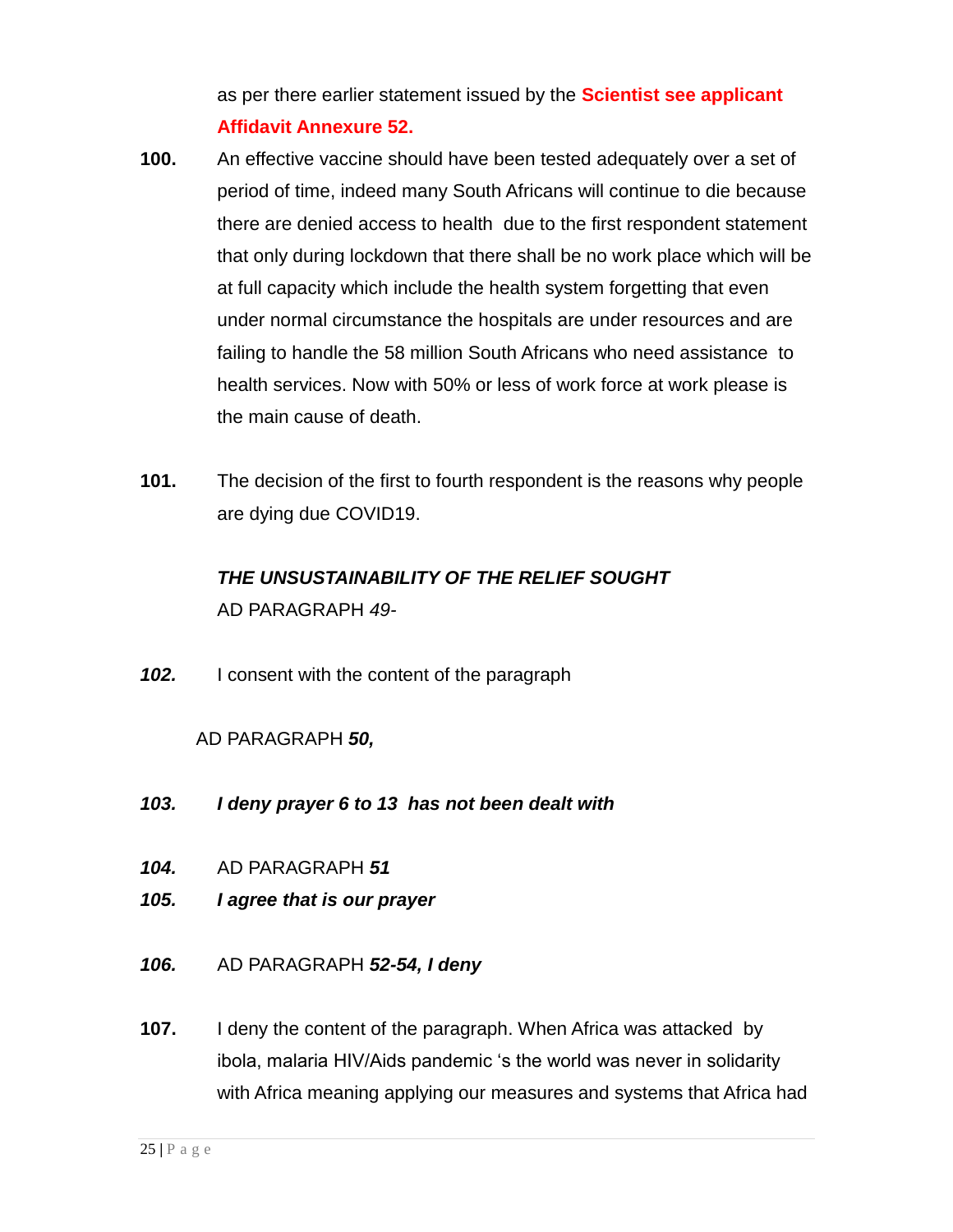to undergo to save lives , when thousands of people died , today we have a diseases that is not deadly in Africa but it is mild in its nature however it seems to be deadly throughout the world that does not mean South Africa should apply the world solution, it has proven in the past that they always don't work unless tailored to our circumstance, while Africa is spared from Covid19 taking into account the environmental condition, the high immune developed over hardship and past experience which had made Africa to be prepared for such an outbreak .

**108.** The idea that first, second third and fourth respondents should be stopped from reckless decision that are causing disaster which is taking lives of South Africa, it is only attainable through a court order .

#### **REVIEW**

AD PARAGRAPH 55-57

- **109.** I deny the content of the paragraph. the first to fourth respondent have violated DMA CHARPTER 6, Section 4 .
	- a. All the respondents have violated chapter 6, section 4(1), by not subscribing to the Public Finance Management Authority and by procuring vaccine from COVAX without following PFMA.

### **AD PARAGRAPH 59 -64**

**110.** I deny the content of the paragraph. When the country does not need the health advise of WHO, they will be should be released with immediate effect without any delays to leave the country and therefore it is upon the third respondent who invited WHO and welcomed them to inform them of the court order and decision of the country. We believe the first and third respondent knows how protocol operate and shall comply will all the necessary arrangement of releasing the WHO team in the country without having to make any .